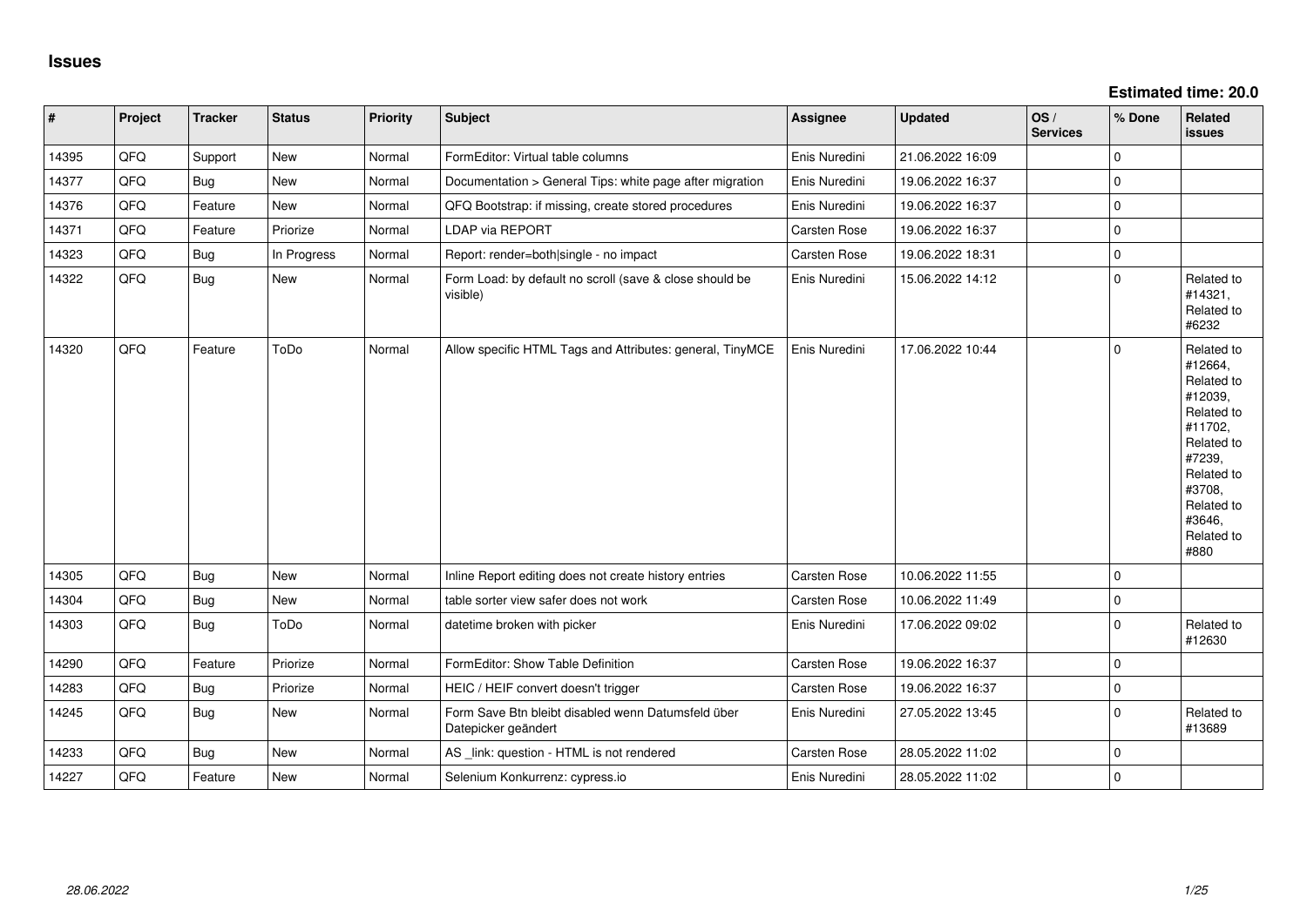| $\vert$ # | Project | <b>Tracker</b> | <b>Status</b>     | <b>Priority</b> | <b>Subject</b>                                                         | <b>Assignee</b>        | <b>Updated</b>   | OS/<br><b>Services</b> | % Done         | Related<br><b>issues</b>                                               |
|-----------|---------|----------------|-------------------|-----------------|------------------------------------------------------------------------|------------------------|------------------|------------------------|----------------|------------------------------------------------------------------------|
| 14187     | QFQ     | Feature        | New               | High            | gfg.log: show current URL                                              | Carsten Rose           | 28.05.2022 11:02 |                        | $\Omega$       | Related to<br>#13933,<br>Related to<br>#12532,<br>Related to<br>#11893 |
| 14185     | QFQ     | Feature        | New               | Normal          | External/Autocron.php - better suitable directory                      | Support: System        | 28.05.2022 11:03 |                        | 0              |                                                                        |
| 14175     | QFQ     | Bug            | In Progress       | Normal          | Opening a form with no QFQ Session cookie fails                        | Carsten Rose           | 03.06.2022 10:40 |                        | $\mathbf 0$    |                                                                        |
| 14091     | QFQ     | <b>Bug</b>     | New               | Normal          | inconsistent template path for twig                                    | Carsten Rose           | 19.04.2022 18:36 |                        | 0              |                                                                        |
| 14090     | QFQ     | Feature        | New               | Normal          | Nützliche _script funktionen                                           | Carsten Rose           | 28.05.2022 11:03 |                        | $\mathbf 0$    |                                                                        |
| 14077     | QFQ     | <b>Bug</b>     | New               | Normal          | As _link: Attribute 'class' missing by r:1 and r:3 - but should<br>set | Carsten Rose           | 28.05.2022 11:02 |                        | $\mathbf 0$    | Related to<br>#5342,<br>Related to<br>#4343                            |
| 14028     | QFQ     | Feature        | <b>New</b>        | Normal          | Required notification: visual nicer                                    | Enis Nuredini          | 28.05.2022 11:01 |                        | 0              |                                                                        |
| 13945     | QFQ     | Feature        | New               | Normal          | As _link: content before/after link                                    | Enis Nuredini          | 28.05.2022 11:01 |                        | $\mathbf 0$    | Related to<br>#12262                                                   |
| 13943     | QFQ     | Bug            | Priorize          | Normal          | unable to find formgroup                                               | Enis Nuredini          | 28.05.2022 11:03 |                        | $\mathbf 0$    |                                                                        |
| 13900     | QFQ     | Feature        | Priorize          | Normal          | Selenium: Check das Cookie/PDF funktioniert                            | Enis Nuredini          | 25.03.2022 12:45 |                        | $\mathbf 0$    |                                                                        |
| 13899     | QFQ     | <b>Bug</b>     | ToDo              | Normal          | Selenium: zum laufen bringen                                           | Enis Nuredini          | 25.03.2022 10:24 |                        | 0              |                                                                        |
| 13843     | QFQ     | Feature        | New               | Normal          | Create JWT via QFQ                                                     | Carsten Rose           | 19.03.2022 17:42 |                        | 0              |                                                                        |
| 13841     | QFQ     | Feature        | New               | Normal          | Create PDF via iText - evaluate                                        | Carsten Rose           | 19.03.2022 17:42 |                        | $\mathbf 0$    |                                                                        |
| 13767     | QFQ     | Bug            | Feedback          | Normal          | date/time-picker: required shows up/down button orange                 | Enis Nuredini          | 16.05.2022 23:16 |                        | $\mathbf 0$    |                                                                        |
| 13757     | QFQ     | Feature        | New               | High            | QR / Bar-Code Plugin                                                   | Enis Nuredini          | 19.03.2022 17:43 |                        | 0              |                                                                        |
| 13716     | QFQ     | <b>Bug</b>     | New               | High            | Firefox ask to store username/password                                 | Enis Nuredini          | 30.05.2022 09:31 |                        | 0              | Related to<br>#13827                                                   |
| 13706     | QFQ     | Bug            | New               | Normal          | Wrong CheckType in FieldElement LastStatus of Form Cron                | Carsten Rose           | 21.01.2022 18:20 |                        | $\mathbf 0$    |                                                                        |
| 13700     | QFQ     | Feature        | New               | Normal          | Redesign qfq.io Seite                                                  | Carsten Rose           | 19.03.2022 17:43 |                        | 0              |                                                                        |
| 13689     | QFQ     | <b>Bug</b>     | New               | Normal          | Enter auf Eingabefeld mit ungültigem Wert führt zu blurry<br>Seite     | Enis Nuredini          | 28.05.2022 10:53 |                        | $\mathbf 0$    | Related to<br>#14245, Has<br>duplicate<br>#11891                       |
| 13659     | QFQ     | <b>Bug</b>     | New               | Normal          | wrong sanitize class applied to R-store                                | Carsten Rose           | 15.01.2022 14:23 |                        | 0              |                                                                        |
| 13647     | QFQ     | <b>Bug</b>     | New               | Normal          | Autofocus funktioniert nicht auf Chrome                                | Benjamin Baer          | 19.03.2022 17:44 |                        | $\overline{0}$ |                                                                        |
| 13609     | QFQ     | Feature        | New               | Normal          | QFQ Introduction: Seite aufloesen                                      | Philipp<br>Gröbelbauer | 28.05.2022 11:02 |                        | $\mathbf 0$    |                                                                        |
| 13608     | QFQ     | Feature        | Some day<br>maybe | Normal          | Automatic Browser Language Redirect                                    | Enis Nuredini          | 17.06.2022 08:35 |                        | 0              |                                                                        |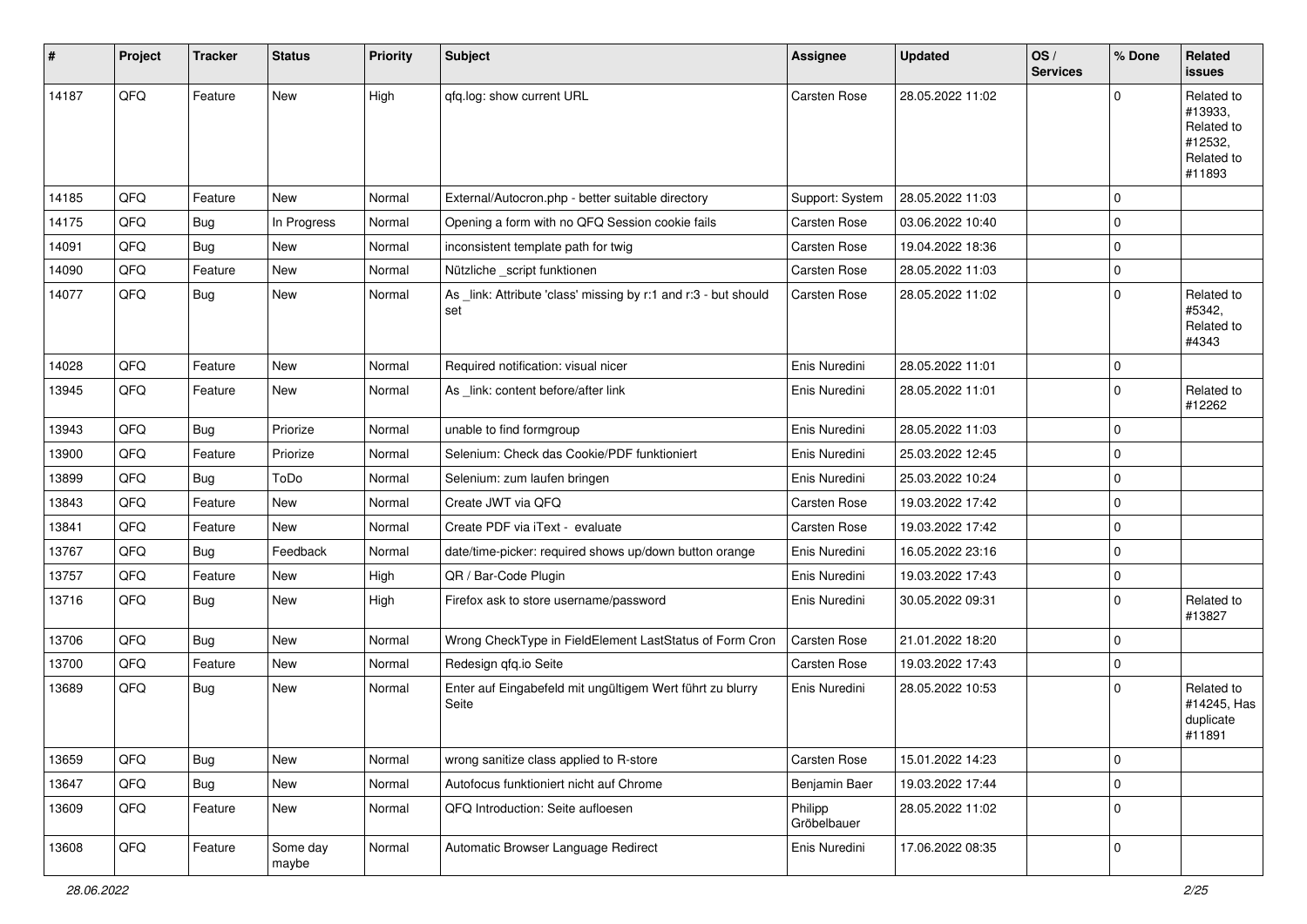| $\vert$ # | Project | <b>Tracker</b> | <b>Status</b>              | <b>Priority</b> | <b>Subject</b>                                                                           | Assignee            | <b>Updated</b>   | OS/<br><b>Services</b> | % Done         | Related<br><b>issues</b>                                               |
|-----------|---------|----------------|----------------------------|-----------------|------------------------------------------------------------------------------------------|---------------------|------------------|------------------------|----------------|------------------------------------------------------------------------|
| 13592     | QFQ     | <b>Bug</b>     | <b>New</b>                 | Normal          | QFQ Build Queue: das vergeben von Tags klappt nicht. Es<br>werden keine Releases gebaut. | Carsten Rose        | 19.03.2022 17:45 |                        | $\Omega$       |                                                                        |
| 13566     | QFQ     | Feature        | Ready to sync<br>(develop) | Normal          | Delete config-example.gfg.php file                                                       | Carsten Rose        | 23.12.2021 09:25 |                        | 0              |                                                                        |
| 13528     | QFQ     | Bug            | <b>New</b>                 | Normal          | gfg.io > releases: es wird kein neues Release angelegt                                   | Benjamin Baer       | 19.03.2022 17:46 |                        | $\mathbf 0$    |                                                                        |
| 13467     | QFQ     | Feature        | <b>New</b>                 | Normal          | ChangeLog Generator                                                                      | Carsten Rose        | 19.03.2022 17:46 |                        | l 0            | Related to<br>#11460                                                   |
| 13460     | QFQ     | Bug            | <b>New</b>                 | Normal          | Doc: Password set/reset  password should not processed<br>with 'html encode'             | <b>Carsten Rose</b> | 19.03.2022 17:46 |                        | $\overline{0}$ |                                                                        |
| 13451     | QFQ     | <b>Bug</b>     | <b>New</b>                 | Normal          | Character Counter / Max Character: Problem in Safari                                     | Carsten Rose        | 15.04.2022 17:18 |                        | $\overline{0}$ |                                                                        |
| 13354     | QFQ     | Feature        | <b>New</b>                 | Normal          | Using Websocket in QFQ                                                                   | <b>Carsten Rose</b> | 10.11.2021 15:47 |                        | $\Omega$       |                                                                        |
| 13332     | QFQ     | <b>Bug</b>     | <b>New</b>                 | Normal          | Multi Form: Required Felder werden visuell nicht markiert.                               | Carsten Rose        | 19.03.2022 17:47 |                        | $\Omega$       |                                                                        |
| 13331     | QFQ     | <b>Bug</b>     | <b>New</b>                 | Normal          | Multi Form: Clear Icon misplaced                                                         | Carsten Rose        | 19.03.2022 17:47 |                        | $\overline{0}$ |                                                                        |
| 12989     | QFQ     | <b>Bug</b>     | <b>New</b>                 | Normal          | empty string does not trigger dynamic update                                             | Enis Nuredini       | 28.05.2022 11:09 |                        | $\Omega$       |                                                                        |
| 12974     | QFQ     | Bug            | <b>New</b>                 | High            | Sanitize Queries in Action-Elements                                                      | <b>Carsten Rose</b> | 07.12.2021 17:19 |                        | $\overline{0}$ |                                                                        |
| 12716     | QFQ     | Bug            | New                        | Normal          | template group: Pattern only applied to first instance                                   | Carsten Rose        | 19.03.2022 17:47 |                        | $\Omega$       |                                                                        |
| 12714     | QFQ     | <b>Bug</b>     | New                        | Normal          | Conversion of GIF to PDF broken when GIF contains Alpha.                                 | <b>Carsten Rose</b> | 19.03.2022 17:49 |                        | $\Omega$       |                                                                        |
| 12702     | QFQ     | <b>Bug</b>     | <b>New</b>                 | High            | templateGroup: broken in multiDb Setup                                                   | Carsten Rose        | 14.12.2021 16:02 |                        | $\overline{0}$ |                                                                        |
| 12679     | QFQ     | Feature        | <b>New</b>                 | Normal          | tablesorter: custom column width                                                         | Carsten Rose        | 16.06.2021 11:10 |                        | $\Omega$       |                                                                        |
| 12670     | QFQ     | Bug            | <b>New</b>                 | High            | Dropdown-Menu classes können nicht mehr angegeben<br>werden                              | Carsten Rose        | 07.12.2021 17:19 |                        | $\overline{0}$ |                                                                        |
| 12664     | QFQ     | Feature        | <b>New</b>                 | Normal          | TinyMCE: report/remove malicous HTML/JS Code                                             | Carsten Rose        | 19.03.2022 17:47 |                        | $\Omega$       | Related to<br>#14320                                                   |
| 12630     | QFQ     | Feature        | In Progress                | Normal          | Input: date[time]: min / max values                                                      | Enis Nuredini       | 20.06.2022 18:31 |                        | $\Omega$       | Related to<br>#10096,<br>Related to<br>#14302.<br>Related to<br>#14303 |
| 12611     | QFQ     | Feature        | Some day<br>maybe          | Normal          | Refactoring: Bootstrap with Lazy Loading                                                 | <b>Carsten Rose</b> | 08.06.2022 10:37 |                        | $\Omega$       | Related to<br>#12490,<br>Related to<br>#10013,<br>Related to<br>#7732  |
| 12603     | QFQ     | Feature        | New                        | Normal          | Dropdown (Select), Radio, checkbox:<br>itemListAlways={{!SELECT key, value}}             | Carsten Rose        | 19.03.2022 17:47 |                        | $\Omega$       |                                                                        |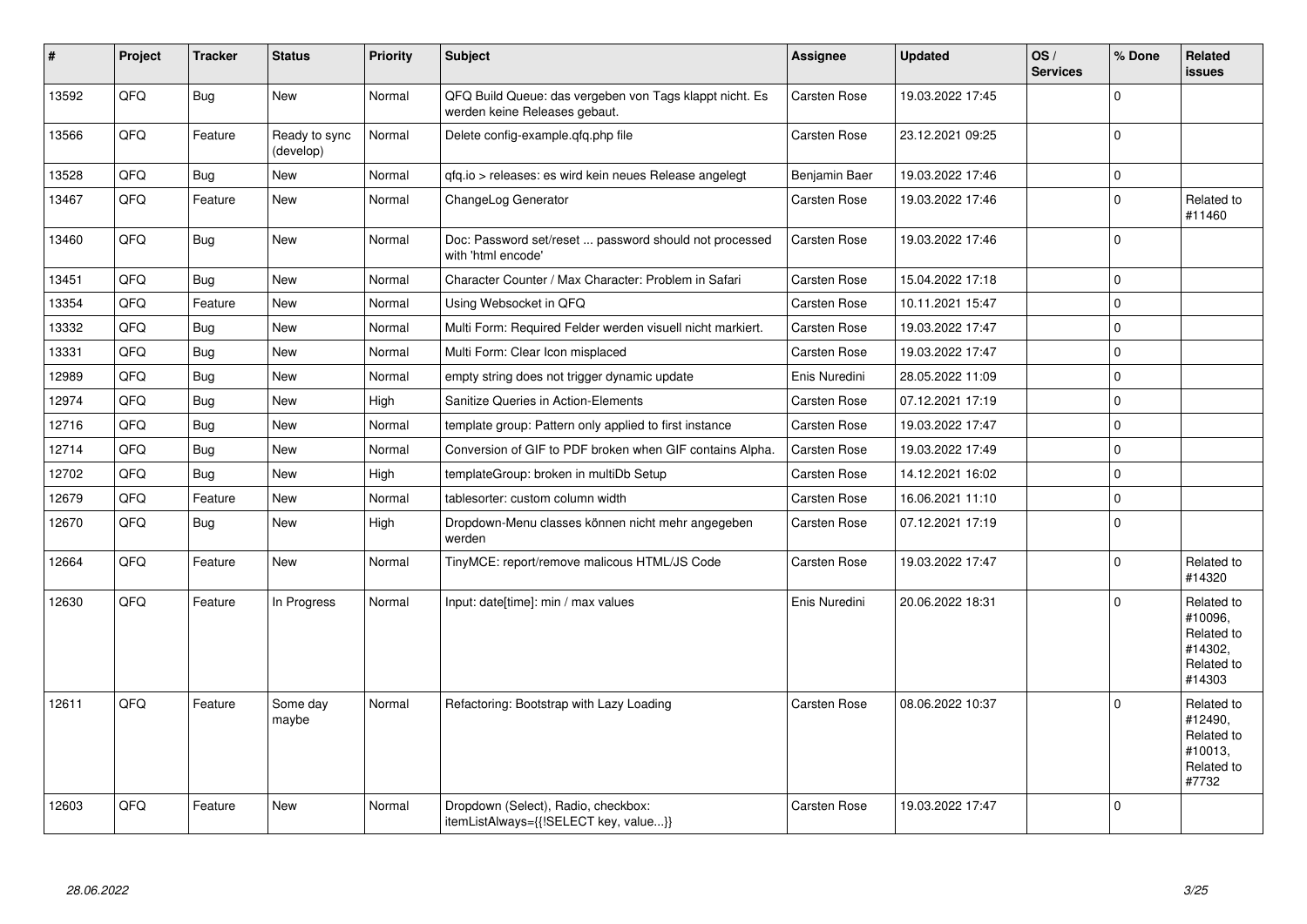| #     | Project | <b>Tracker</b> | <b>Status</b> | <b>Priority</b> | <b>Subject</b>                                                                                                                                      | Assignee            | <b>Updated</b>   | OS/<br><b>Services</b> | % Done         | Related<br><b>issues</b>                                              |
|-------|---------|----------------|---------------|-----------------|-----------------------------------------------------------------------------------------------------------------------------------------------------|---------------------|------------------|------------------------|----------------|-----------------------------------------------------------------------|
| 12581 | QFQ     | Bug            | <b>New</b>    | Normal          | Form.forward=close: Record 'new' in new browser tab > save<br>(& close) >> Form is not reloaded with new created record id<br>and stays in mode=new | <b>Carsten Rose</b> | 19.03.2022 17:48 |                        | $\overline{0}$ |                                                                       |
| 12556 | QFQ     | Feature        | <b>New</b>    | Normal          | Pills Title: colored = static or dynamic on allrequiredgiven                                                                                        | Benjamin Baer       | 19.03.2022 17:49 |                        | $\Omega$       |                                                                       |
| 12546 | QFQ     | <b>Bug</b>     | Feedback      | Normal          | Branch 'Development' - Unit Tests mit dirty workaround<br>angepasst                                                                                 | Carsten Rose        | 19.03.2022 17:48 |                        | l O            |                                                                       |
| 12545 | QFQ     | Bug            | <b>New</b>    | Urgent          | sql.log not created / updated                                                                                                                       | Carsten Rose        | 14.12.2021 16:02 |                        | 0 l            |                                                                       |
| 12544 | QFQ     | Feature        | <b>New</b>    | High            | a) ' AS _link' new also as ' AS _format', b) sortierung via<br>'display: none;', c) '_format' benoeitgt nicht zwingend<br>u/U/p/m/z/d               | Carsten Rose        | 14.12.2021 16:03 |                        | 0 l            |                                                                       |
| 12532 | QFQ     | Feature        | <b>New</b>    | High            | SIP-Parameter bei Seitenaufruf in Browser-Console<br>anzeigen                                                                                       | Carsten Rose        | 07.12.2021 17:19 |                        | $\Omega$       | Related to<br>#11893,<br>Related to<br>#14187                         |
| 12520 | QFQ     | Bug            | New           | Normal          | Switch FE User: still active even FE User session expired                                                                                           | Carsten Rose        | 19.03.2022 17:48 |                        | $\overline{0}$ |                                                                       |
| 12513 | QFQ     | Bug            | <b>New</b>    | High            | Implement server side check of maxlength                                                                                                            | <b>Carsten Rose</b> | 07.12.2021 17:19 |                        | 0              |                                                                       |
| 12512 | QFQ     | Bug            | New           | Normal          | Some MySQL Installation can't use 'stored procedures'                                                                                               | Carsten Rose        | 19.03.2022 17:48 |                        | $\mathbf 0$    |                                                                       |
| 12508 | QFQ     | Bug            | In Progress   | High            | qfq Form: sendMail                                                                                                                                  | Karin Niffeler      | 19.03.2022 17:48 |                        | $\mathbf 0$    |                                                                       |
| 12504 | QFQ     | Feature        | Priorize      | Normal          | sql.log: report fe.id                                                                                                                               | <b>Carsten Rose</b> | 05.05.2021 22:09 |                        | $\mathbf 0$    |                                                                       |
| 12503 | QFQ     | Feature        | Priorize      | Normal          | Detect dangerous UPDATE statement with missing WHERE                                                                                                | Carsten Rose        | 05.05.2021 22:09 |                        | $\mathbf 0$    |                                                                       |
| 12490 | QFQ     | Feature        | <b>New</b>    | Normal          | Loading Plugins in QFQ - see what tinymce does. (lazy<br>loading)                                                                                   | Benjamin Baer       | 08.06.2022 10:37 |                        | $\Omega$       | Related to<br>#12611,<br>Related to<br>#10013,<br>Related to<br>#7732 |
| 12480 | OFQ     | Feature        | <b>New</b>    | Normal          | If QFQ upgrade is running, block further request                                                                                                    | Carsten Rose        | 03.05.2021 20:45 |                        | $\overline{0}$ |                                                                       |
| 12477 | QFQ     | Feature        | <b>New</b>    | Normal          | Support for refactoring: Form, FormElement, diverse<br>Tabellen/Spalten, tt-content Records                                                         | Carsten Rose        | 03.05.2021 20:45 |                        | 0              |                                                                       |
| 12476 | QFQ     | Feature        | <b>New</b>    | Normal          | clearMe: a) should trigger 'dirty', b) sticky on textarea resize                                                                                    | Benjamin Baer       | 04.01.2022 08:40 |                        | $\Omega$       | Related to<br>#9528                                                   |
| 12474 | QFQ     | Feature        | <b>New</b>    | Normal          | Check BaseConfigURL if it is given and the the last char is '/'                                                                                     | Carsten Rose        | 03.05.2021 20:45 |                        | $\Omega$       |                                                                       |
| 12468 | QFQ     | Bug            | New           | Urgent          | Form: update Form.title after save                                                                                                                  | Carsten Rose        | 03.05.2021 21:12 |                        | $\Omega$       |                                                                       |
| 12465 | QFQ     | Feature        | <b>New</b>    | Normal          | QFQ Function: use in FE to fill StoreRecord                                                                                                         | Carsten Rose        | 05.05.2021 21:58 |                        | $\mathbf 0$    |                                                                       |
| 12463 | QFQ     | <b>Bug</b>     | ToDo          | High            | QFQ Function: 'function' and 'sql' on same level - output of<br>sal is shown two times.                                                             | <b>Carsten Rose</b> | 15.12.2021 16:31 |                        | 0              |                                                                       |
| 12452 | QFQ     | Feature        | Priorize      | Normal          | BaseURL: alsways with '/' at the end                                                                                                                | <b>Carsten Rose</b> | 19.06.2022 13:45 |                        | $\Omega$       | Related to<br>#10782                                                  |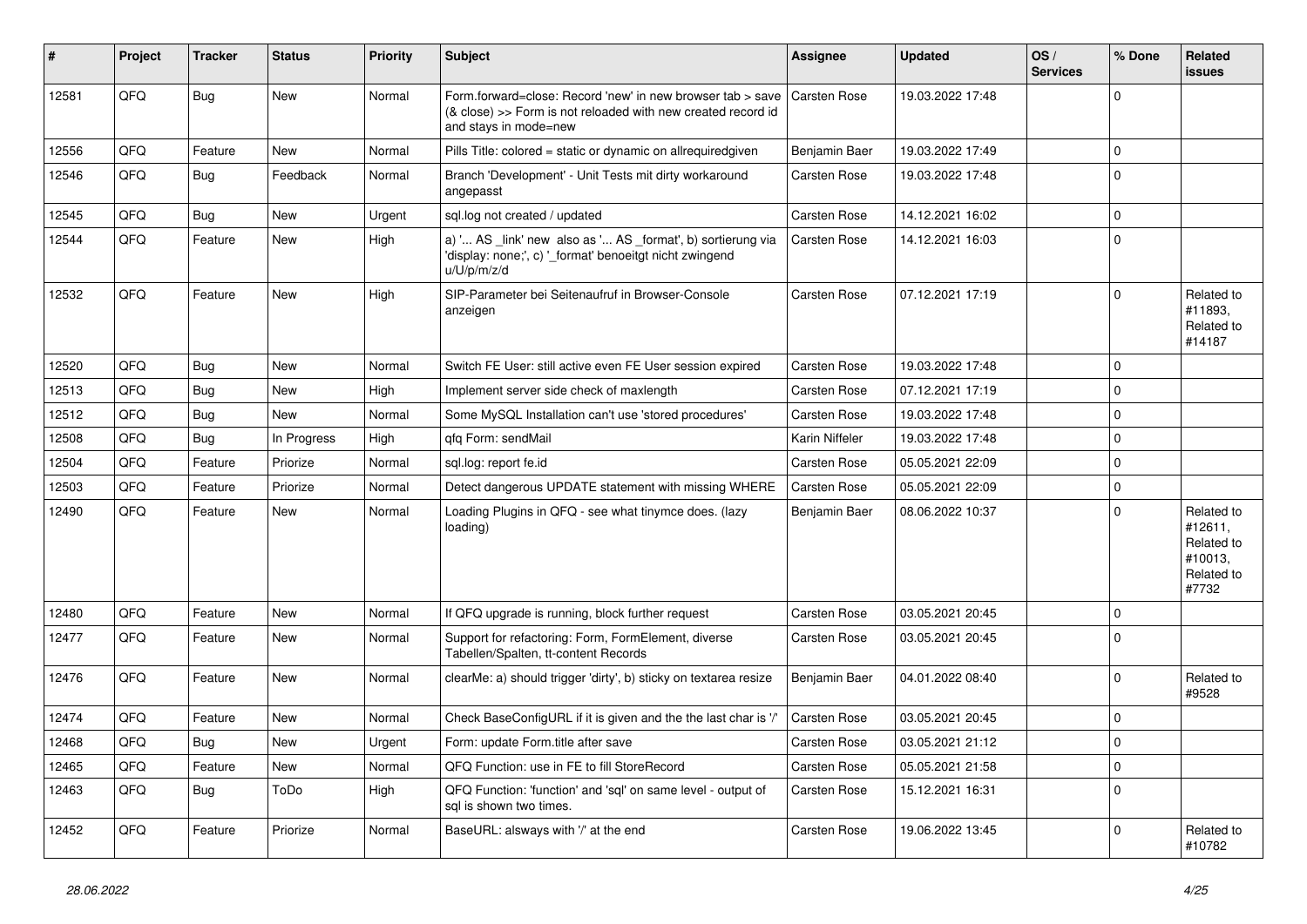| #     | Project | <b>Tracker</b> | <b>Status</b>     | <b>Priority</b> | <b>Subject</b>                                                                                                 | Assignee      | <b>Updated</b>   | OS/<br><b>Services</b> | % Done      | Related<br><b>issues</b>                                                    |
|-------|---------|----------------|-------------------|-----------------|----------------------------------------------------------------------------------------------------------------|---------------|------------------|------------------------|-------------|-----------------------------------------------------------------------------|
| 12439 | QFQ     | Feature        | In Progress       | Normal          | TinyMCE Paste from Word & Character Count/Limit                                                                | Carsten Rose  | 05.05.2021 22:15 |                        | $\mathbf 0$ |                                                                             |
| 12413 | QFQ     | Feature        | New               | Normal          | STORE_TYPO3: enhance for {{be_users.email:T}},<br>{{fe users.email:T}}                                         | Carsten Rose  | 03.05.2021 20:45 |                        | $\mathbf 0$ | Related to<br>#12412,<br>Related to<br>#10012                               |
| 12412 | QFQ     | Feature        | New               | Normal          | Action/Escape qualifier 'e' (empty), '0': if given, an empty<br>string (or '0') will be treated as 'not found' | Carsten Rose  | 08.05.2021 09:40 |                        | $\mathbf 0$ | Related to<br>#12413,<br>Related to<br>#10012                               |
| 12400 | QFQ     | Feature        | New               | Normal          | Tutorial ist in QFQ Doku, Wird in der Suche gefunden, es<br>gibt aber kein Menupunkt - Inhalt ueberpruefen     | Carsten Rose  | 03.05.2021 20:45 |                        | $\mathbf 0$ |                                                                             |
| 12395 | QFQ     | Bug            | ToDo              | High            | QFQ Function: Result two times shown                                                                           | Carsten Rose  | 18.02.2022 08:59 |                        | $\pmb{0}$   |                                                                             |
| 12337 | QFQ     | Feature        | Some day<br>maybe | Normal          | Database.php: better caching                                                                                   | Carsten Rose  | 16.09.2021 15:10 |                        | $\pmb{0}$   |                                                                             |
| 12330 | QFQ     | Feature        | <b>New</b>        | Normal          | Copy to input field / text area / TinyMCE                                                                      | Carsten Rose  | 07.04.2021 09:01 |                        | $\pmb{0}$   |                                                                             |
| 12327 | QFQ     | <b>Bug</b>     | New               | Normal          | Copy to clipboard: Glyphicon can not be changed                                                                | Carsten Rose  | 27.12.2021 17:59 |                        | $\mathbf 0$ |                                                                             |
| 12325 | QFQ     | Bug            | Priorize          | Normal          | MultiDB form.dblndex not working for report syntax                                                             | Carsten Rose  | 07.09.2021 13:37 |                        | $\mathbf 0$ | Related to<br>#12145,<br>Related to<br>#12314                               |
| 12315 | QFQ     | Feature        | Some day<br>maybe | Normal          | Form History (Diffs) / Backups                                                                                 | Carsten Rose  | 16.09.2021 15:10 |                        | $\mathbf 0$ |                                                                             |
| 12269 | QFQ     | Feature        | <b>New</b>        | Normal          | 2FA - Login                                                                                                    | Carsten Rose  | 03.05.2021 20:45 |                        | $\pmb{0}$   |                                                                             |
| 12262 | QFQ     | Feature        | ToDo              | Normal          | Form buttons on top: more customable                                                                           | Enis Nuredini | 17.06.2022 10:44 |                        | $\mathbf 0$ | Related to<br>#13945, Has<br>duplicate<br>#4046, Has<br>duplicate<br>#10080 |
| 12187 | QFQ     | Bug            | New               | Normal          | Trigger FormAsFile() via Report: probably problem with multi<br>DB setup                                       | Carsten Rose  | 20.03.2021 21:20 |                        | $\mathbf 0$ |                                                                             |
| 12186 | QFQ     | Feature        | <b>New</b>        | High            | TinyMCE Config für Objekte                                                                                     | Carsten Rose  | 07.12.2021 17:19 |                        | $\mathbf 0$ | <b>Blocks</b><br>#12632                                                     |
| 12163 | QFQ     | Feature        | New               | Normal          | Checkbox: table wrap                                                                                           | Carsten Rose  | 03.05.2021 20:51 |                        | $\mathbf 0$ |                                                                             |
| 12162 | QFQ     | Feature        | New               | Normal          | FE.type=sendmail: personalized mailing (several mails) via<br>template                                         | Carsten Rose  | 03.05.2021 20:45 |                        | $\mathbf 0$ |                                                                             |
| 12156 | QFQ     | Feature        | New               | Normal          | Form: Optional disable 'leave page'                                                                            |               | 03.05.2021 20:45 |                        | $\pmb{0}$   |                                                                             |
| 12146 | QFQ     | Feature        | New               | Normal          | Autocron Job: Anzeigen wann der naechste Job ausgefuehrt<br>wird, resp das er nicht ausgefuehrt wird           | Carsten Rose  | 15.03.2021 15:23 |                        | $\mathbf 0$ |                                                                             |
| 12135 | QFQ     | Feature        | New               | Normal          | Subrecord: Notiz                                                                                               |               | 24.04.2021 16:58 |                        | $\mathsf 0$ |                                                                             |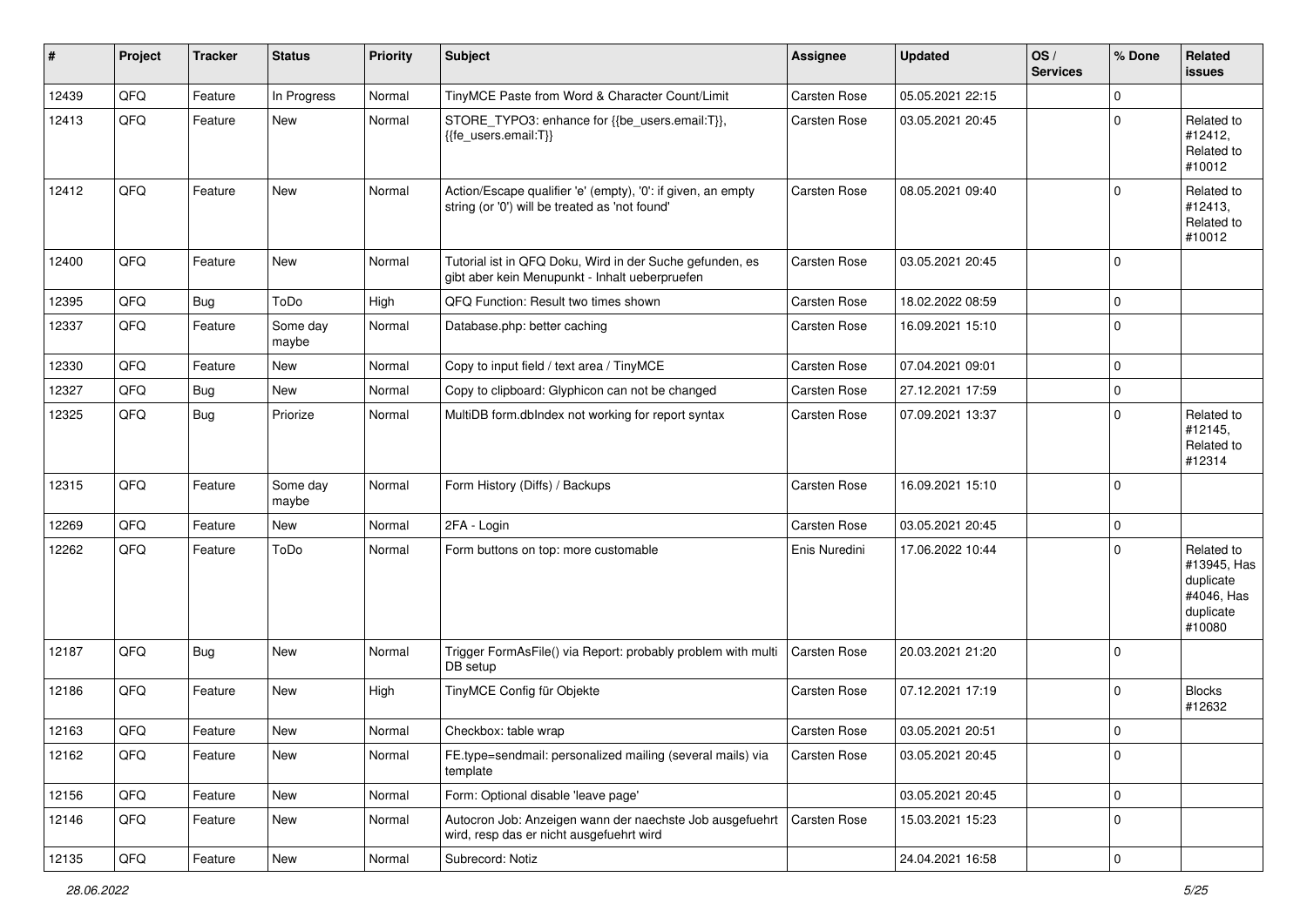| #     | Project | <b>Tracker</b> | <b>Status</b> | Priority | <b>Subject</b>                                                                                       | <b>Assignee</b>                                        | <b>Updated</b>   | OS/<br><b>Services</b> | % Done      | Related<br><b>issues</b>                      |                      |
|-------|---------|----------------|---------------|----------|------------------------------------------------------------------------------------------------------|--------------------------------------------------------|------------------|------------------------|-------------|-----------------------------------------------|----------------------|
| 12133 | QFQ     | <b>Bug</b>     | <b>New</b>    | Normal   | NPM, phpSpreadSheet aktualisieren                                                                    | Carsten Rose                                           | 15.03.2021 09:04 |                        | $\Omega$    |                                               |                      |
| 12119 | QFQ     | Feature        | <b>New</b>    | Normal   | AS paged: error message missing if there ist no 'r' argument.                                        | <b>Carsten Rose</b>                                    | 03.05.2021 20:51 |                        | $\mathbf 0$ |                                               |                      |
| 12109 | QFQ     | Feature        | <b>New</b>    | Normal   | Donwload Link: Plain, SIP, Persistent Link, Peristent SIP -<br>new notation                          | Carsten Rose                                           | 03.05.2021 20:45 |                        | $\Omega$    | Related to<br>#12085                          |                      |
| 12066 | QFQ     | <b>Bug</b>     | <b>New</b>    | High     | enterAsSubmit: Forward wird nicht ausgeführt                                                         | Enis Nuredini                                          | 29.05.2022 09:23 |                        | $\mathbf 0$ |                                               |                      |
| 12045 | QFQ     | Bug            | New           | Normal   | templateGroup afterSave FE: Aufruf ohne<br>sglHonorFormElements funktioniert nicht                   | Carsten Rose                                           | 18.02.2021 16:33 |                        | $\mathbf 0$ |                                               |                      |
| 12040 | QFQ     | Bug            | <b>New</b>    | Normal   | FE Mode 'hidden' für zwei FEs auf einer Zeile                                                        | Carsten Rose                                           | 18.02.2021 10:13 |                        | $\mathbf 0$ |                                               |                      |
| 12039 | QFQ     | Feature        | New           | Normal   | Missing htmlSpecialChar() in pre processing on form submit                                           |                                                        | 18.02.2021 00:09 |                        | $\mathbf 0$ | Related to<br>#14320                          |                      |
| 12038 | QFQ     | Feature        | New           | Normal   | a) STORE_VAR: filenameOnlyStripUniq, b) SP:<br>QSTRIPUNIQ()                                          |                                                        | 17.02.2021 23:55 |                        | $\Omega$    |                                               |                      |
| 12024 | QFQ     | Feature        | <b>New</b>    | Normal   | Excel Export: text columns by default decode<br>htmlspeciachar()                                     | Carsten Rose                                           | 17.02.2021 23:55 |                        | $\mathbf 0$ | Related to<br>#12022                          |                      |
| 12023 | QFQ     | Feature        | <b>New</b>    | Normal   | MySQL Stored Precdure: QDECODESPECIALCHAR()                                                          | Carsten Rose                                           | 16.02.2021 11:16 |                        | $\mathbf 0$ | Related to<br>#12022                          |                      |
| 11980 | QFQ     | Feature        | In Progress   | Normal   | protected verzeichnis MUSS geschützt werden                                                          | Carsten Rose                                           | 07.09.2021 13:30 |                        | $\mathbf 0$ |                                               |                      |
| 11955 | QFQ     | Feature        | <b>New</b>    | Normal   | subrecord: new title option to set <th> attributes - e.g. to<br/>customize tablesorter options.</th> | attributes - e.g. to<br>customize tablesorter options. | Carsten Rose     | 03.05.2021 20:47       |             | $\Omega$                                      | Related to<br>#11775 |
| 11893 | QFQ     | Feature        | New           | High     | Broken SIP: a) only report one time, b) only report in main<br>column                                | Carsten Rose                                           | 12.05.2021 12:13 |                        | $\Omega$    | Related to<br>#12532,<br>Related to<br>#14187 |                      |
| 11892 | QFQ     | Feature        | New           | Normal   | tablesorter: columns with links are hard to order - new<br>qualifier 'Y: <ord>'</ord>                | Enis Nuredini                                          | 23.03.2022 09:22 |                        | $\Omega$    |                                               |                      |
| 11850 | QFQ     | Feature        | <b>New</b>    | Urgent   | Wizard Form: basierend auf einer Tabelle eine Form<br>anlegen.                                       |                                                        | 03.05.2021 21:12 |                        | $\mathbf 0$ | Blocked by<br>#8082                           |                      |
| 11775 | QFQ     | Feature        | New           | Normal   | Subrecord Tooltip pro Feld                                                                           | Carsten Rose                                           | 18.12.2020 15:22 |                        | $\Omega$    | Related to<br>#11955                          |                      |
| 11752 | QFQ     | Bug            | <b>New</b>    | Normal   | checkbox renders multiple input elements with same name                                              | Carsten Rose                                           | 17.12.2020 14:58 |                        | $\Omega$    | Related to<br>#11750                          |                      |
| 11747 | QFQ     | Feature        | <b>New</b>    | Normal   | Maintenance Page with Redirect                                                                       | Carsten Rose                                           | 03.05.2021 20:47 |                        | $\Omega$    | Related to<br>#11741                          |                      |
| 11716 | QFQ     | Feature        | New           | Normal   | Form an beliebiger Stelle im Report anzeigen                                                         |                                                        | 09.12.2020 09:47 |                        | $\Omega$    |                                               |                      |
| 11715 | QFQ     | Bug            | <b>New</b>    | Normal   | acceptZeroAsRequired and requiredOffButMark do not<br>coincide                                       |                                                        | 08.12.2020 12:13 |                        | $\mathbf 0$ |                                               |                      |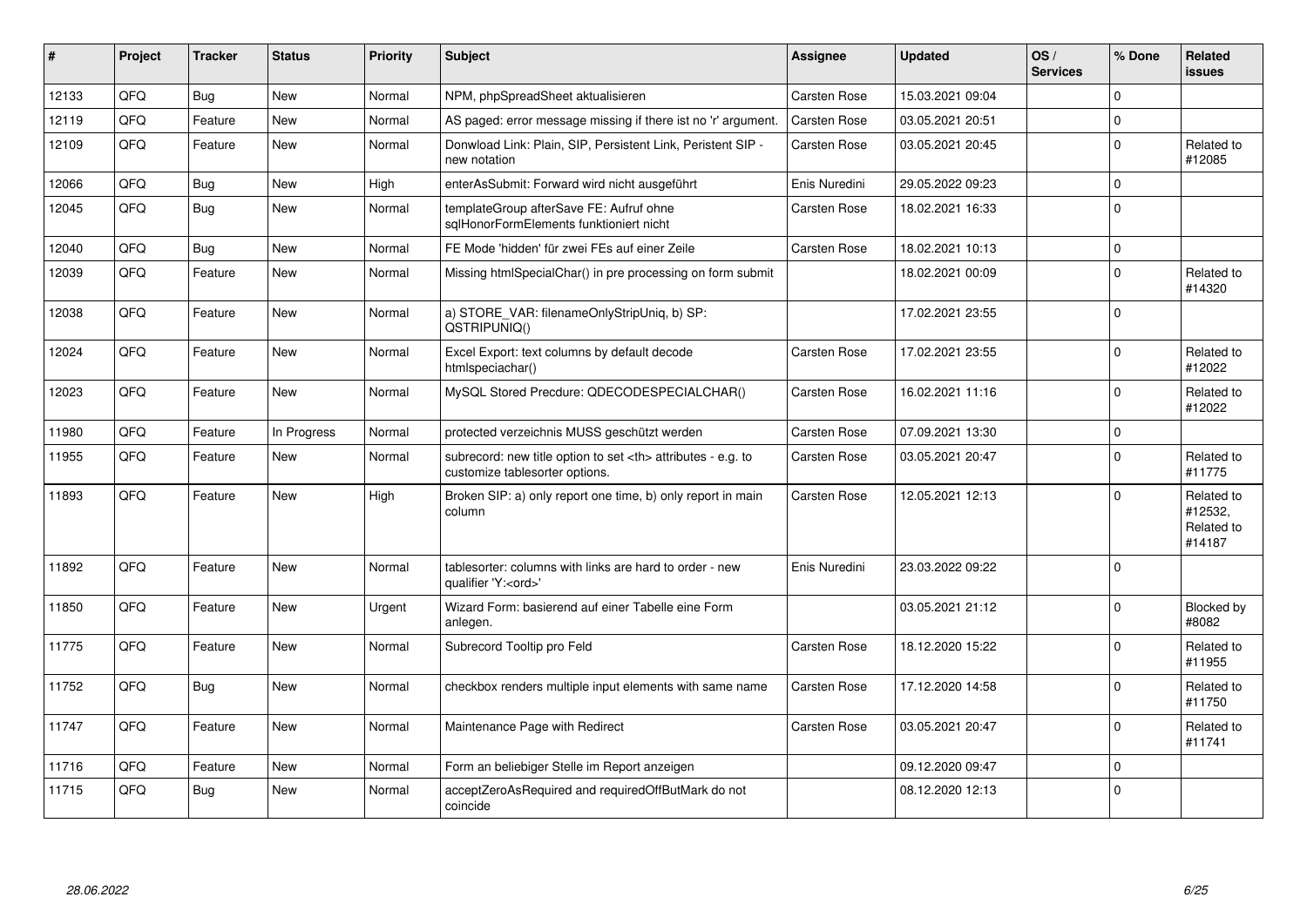| #     | Project | <b>Tracker</b> | <b>Status</b>     | <b>Priority</b> | <b>Subject</b>                                                                      | <b>Assignee</b>     | <b>Updated</b>   | OS/<br><b>Services</b> | % Done      | Related<br>issues                                                                                                              |
|-------|---------|----------------|-------------------|-----------------|-------------------------------------------------------------------------------------|---------------------|------------------|------------------------|-------------|--------------------------------------------------------------------------------------------------------------------------------|
| 11702 | QFQ     | Feature        | New               | Normal          | HTML Special Char makes no sense for 'allbut' if '&' is<br>forbidden                | Carsten Rose        | 07.12.2021 16:35 |                        | $\Omega$    | Related to<br>#5112,<br>Related to<br>#14320                                                                                   |
| 11695 | QFQ     | Bug            | <b>New</b>        | Normal          | MultiForm required FE Error                                                         | Carsten Rose        | 04.12.2020 13:34 |                        | $\Omega$    |                                                                                                                                |
| 11668 | QFQ     | Bug            | New               | Normal          | Play function.sql - problem with mysql                                              | Carsten Rose        | 03.05.2021 20:48 |                        | 0           |                                                                                                                                |
| 11667 | QFQ     | Bug            | New               | Normal          | MySQL mariadb-server-10.3: Incorrect datetime value                                 | Carsten Rose        | 03.05.2021 20:48 |                        | $\mathbf 0$ |                                                                                                                                |
| 11630 | QFQ     | Bug            | Feedback          | High            | Bitte check ob CALL() in 20.11.0 noch so funktioniert wie in<br>20.4.1              | Enis Nuredini       | 28.05.2022 13:45 |                        | $\Omega$    | Related to<br>#11325                                                                                                           |
| 11535 | QFQ     | Feature        | New               | Normal          | Ability to create SQL columns in frontend QFQ forms                                 |                     | 17.11.2020 12:11 |                        | $\mathbf 0$ |                                                                                                                                |
| 11534 | QFQ     | Feature        | New               | Normal          | Report: Action on selected rows - Table batchprocessing<br>feature                  |                     | 18.11.2020 08:15 |                        | $\Omega$    |                                                                                                                                |
| 11523 | QFQ     | Feature        | <b>New</b>        | Normal          | Mit dynamic Update erkennen, ob Upload gemacht wurde                                | Carsten Rose        | 13.11.2020 15:07 |                        | 0           | Related to<br>#9533                                                                                                            |
| 11522 | QFQ     | <b>Bug</b>     | New               | Normal          | Aus/Einblenden von Reitern                                                          |                     | 13.11.2020 14:58 |                        | $\mathbf 0$ |                                                                                                                                |
| 11517 | QFQ     | <b>Bug</b>     | In Progress       | Normal          | extraButtonInfo Broken for multiple FormElements                                    | Carsten Rose        | 12.05.2022 13:12 |                        | 0           | Related to<br>#7890,<br>Related to<br>#3811, Has<br>duplicate<br>#10905, Has<br>duplicate<br>#10553, Has<br>duplicate<br>#6779 |
| 11516 | QFQ     | Feature        | <b>New</b>        | Normal          | Multi Page Form (Previous/Next Buttons)                                             | Carsten Rose        | 16.03.2021 17:52 |                        | $\mathbf 0$ |                                                                                                                                |
| 11504 | QFQ     | Feature        | <b>New</b>        | Normal          | Dynamic Update: Button text update for 'Save',' Close' &<br>'Delete'                | Carsten Rose        | 12.11.2020 23:44 |                        | 0           |                                                                                                                                |
| 11460 | QFQ     | Feature        | <b>New</b>        | Normal          | Easier creation of changelog: gitchangelog                                          | Carsten Rose        | 12.06.2021 10:20 |                        | $\mathbf 0$ | Related to<br>#13467                                                                                                           |
| 11347 | QFQ     | <b>Bug</b>     | Feedback          | Normal          | If Bedingungen funktionieren nicht korrekt                                          | Christoph Fuchs     | 21.03.2021 20:37 |                        | $\mathbf 0$ |                                                                                                                                |
| 11323 | QFQ     | Feature        | Some day<br>maybe | Normal          | Report Frontend Editor Modal + Codemirror                                           | Carsten Rose        | 16.09.2021 15:10 |                        | $\Omega$    | Related to<br>#11036                                                                                                           |
| 11322 | QFQ     | Feature        | Some day<br>maybe | Normal          | Form Element JSON - (multiline parameter field)                                     | <b>Carsten Rose</b> | 16.09.2021 15:10 |                        | 0           |                                                                                                                                |
| 11320 | QFQ     | Feature        | Priorize          | Normal          | Typo3 Version 10 support                                                            | Carsten Rose        | 05.05.2021 22:09 |                        | $\mathbf 0$ |                                                                                                                                |
| 11239 | QFQ     | Bug            | New               | Normal          | Radiobutton (plain): horizontales Rendern abhängig vom<br>Datentyp in der Datenbank | Carsten Rose        | 30.09.2020 18:37 |                        | $\mathbf 0$ |                                                                                                                                |
| 11237 | QFQ     | <b>Bug</b>     | New               | High            | Radiobutton / parameter.buttonClass= btn-default - kein dirty<br>Trigger            | Benjamin Baer       | 03.05.2021 21:12 |                        | $\mathbf 0$ | Related to<br>#10766                                                                                                           |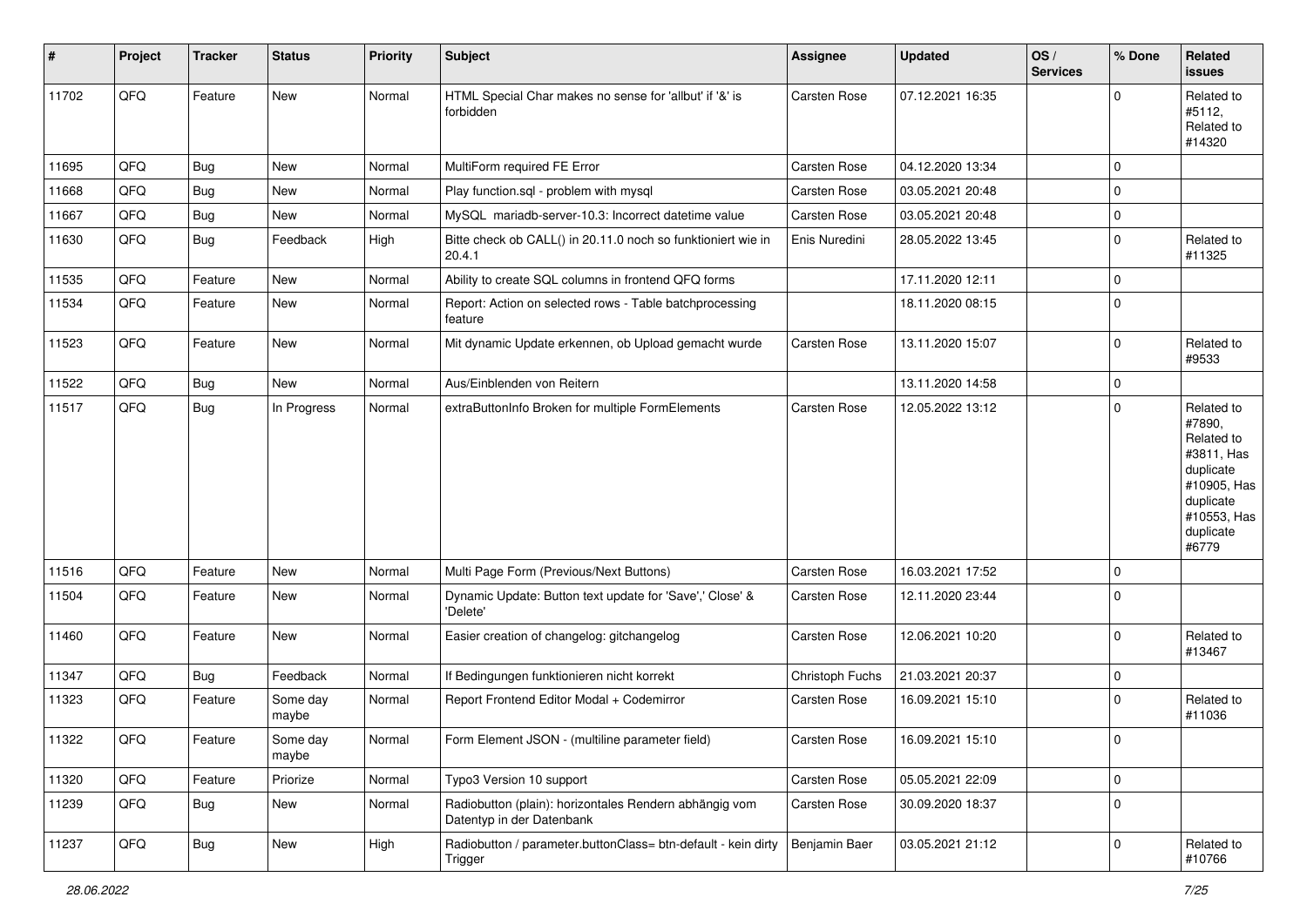| #     | Project | <b>Tracker</b> | <b>Status</b>     | <b>Priority</b> | <b>Subject</b>                                                     | <b>Assignee</b>     | <b>Updated</b>   | OS/<br><b>Services</b> | % Done      | Related<br><b>issues</b>                     |
|-------|---------|----------------|-------------------|-----------------|--------------------------------------------------------------------|---------------------|------------------|------------------------|-------------|----------------------------------------------|
| 11217 | QFQ     | Feature        | Some day<br>maybe | Normal          | <b>Extend Script Functionality</b>                                 | Carsten Rose        | 16.09.2021 15:10 |                        | $\Omega$    |                                              |
| 11195 | QFQ     | Bug            | New               | Low             | Dynamic Update: Note not updated if new text is empty<br>(v20.4)   |                     | 25.09.2020 11:14 |                        | $\mathbf 0$ |                                              |
| 11080 | QFQ     | Feature        | New               | Normal          | Send MQTT messages                                                 | Carsten Rose        | 29.08.2020 19:49 |                        | $\mathbf 0$ |                                              |
| 11076 | QFQ     | Feature        | In Progress       | Normal          | SELECT  AS _websocket                                              | Carsten Rose        | 30.08.2020 17:49 |                        | $\mathbf 0$ |                                              |
| 11057 | QFQ     | Bug            | New               | High            | Checkboxes ohne span.checkmark im Report werden<br>ausgeblendet    | Benjamin Baer       | 03.05.2021 21:12 |                        | $\Omega$    | Related to<br>#11039                         |
| 11036 | QFQ     | Feature        | Some day<br>maybe | Normal          | inline report editor permissions                                   | Carsten Rose        | 16.09.2021 15:09 |                        | $\Omega$    | Related to<br>#11323                         |
| 10996 | QFQ     | Feature        | New               | Normal          | Download video via sip: no seek                                    | Carsten Rose        | 12.08.2020 14:18 |                        | $\Omega$    |                                              |
| 10979 | QFQ     | Feature        | <b>New</b>        | Normal          | Ajax Calls an API - dataReport                                     | Carsten Rose        | 11.05.2022 12:15 |                        | $\Omega$    |                                              |
| 10976 | QFQ     | Feature        | <b>New</b>        | Normal          | Excel Export Verbesserungen                                        | Carsten Rose        | 06.08.2020 10:56 |                        | $\Omega$    |                                              |
| 10937 | QFQ     | <b>Bug</b>     | <b>New</b>        | Normal          | Fehler mit abhängigen Select- Feldern beim Positionieren           | Carsten Rose        | 12.11.2020 23:45 |                        | $\mathbf 0$ |                                              |
| 10890 | QFQ     | Bug            | New               | Normal          | AutoCron hangs                                                     |                     | 20.07.2020 13:56 |                        | $\Omega$    |                                              |
| 10874 | QFQ     | Feature        | <b>New</b>        | Normal          | Erstellen eines Foreign Keys in der Tabelle "FormElement"          |                     | 13.07.2020 10:11 |                        | $\Omega$    |                                              |
| 10819 | QFQ     | Feature        | New               | Normal          | Persistent SIP - second try                                        | Carsten Rose        | 29.06.2020 23:02 |                        | $\mathbf 0$ | Related to<br>#6261                          |
| 10782 | QFQ     | Feature        | Feedback          | Normal          | Tiny MCE: Image Upload                                             | Enis Nuredini       | 16.05.2022 23:16 |                        | $\Omega$    | Related to<br>#12452                         |
| 10766 | QFQ     | Bug            | New               | High            | Radiobutton / parameter.buttonClass=btn-default: dynamic<br>update |                     | 03.05.2021 21:12 |                        | $\Omega$    | Related to<br>#11237                         |
| 10763 | QFQ     | Feature        | New               | Normal          | form accessed and submitted despite logout?                        |                     | 16.06.2020 11:43 |                        | $\mathbf 0$ |                                              |
| 10759 | QFQ     | <b>Bug</b>     | New               | Normal          | emptyMeansNull - Feld falsch aktualisiert                          |                     | 12.11.2020 23:45 |                        | $\mathbf 0$ |                                              |
| 10745 | QFQ     | Feature        | Some day<br>maybe | Normal          | Tablesorter Excel Export                                           | Carsten Rose        | 16.09.2021 15:09 |                        | $\mathbf 0$ |                                              |
| 10738 | QFQ     | Feature        | Some day<br>maybe | Normal          | CORS headers for external API requests                             |                     | 10.06.2020 14:00 |                        | $\Omega$    |                                              |
| 10716 | QFQ     | Feature        | Some day<br>maybe | Normal          | Business Logic mit Externen Skripten                               | <b>Carsten Rose</b> | 16.09.2021 15:10 |                        | $\Omega$    | Related to<br>#10713,<br>Related to<br>#8217 |
| 10714 | QFQ     | Feature        | <b>New</b>        | Normal          | multi Table Form                                                   | <b>Carsten Rose</b> | 16.03.2021 18:44 |                        | l 0         |                                              |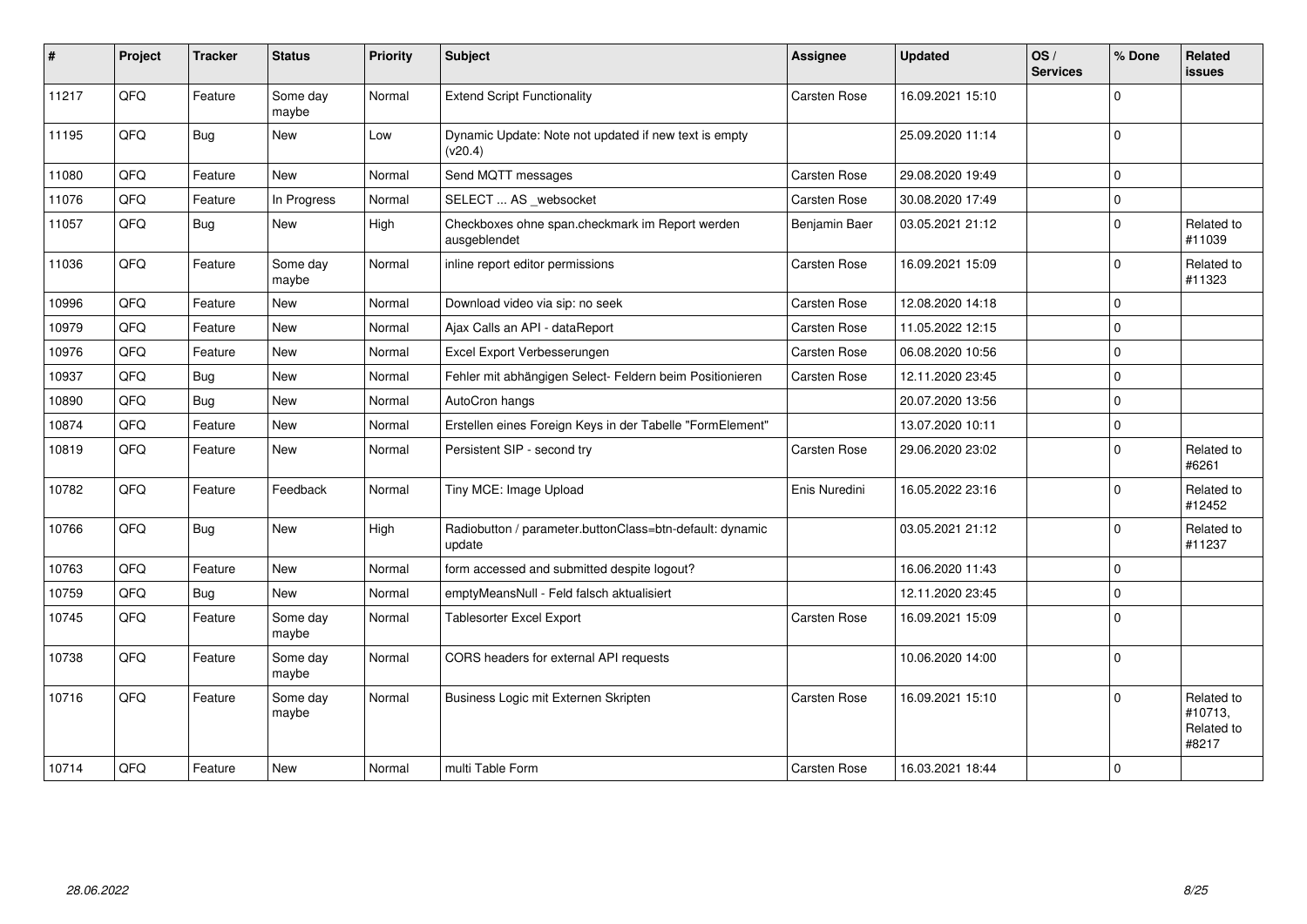| #     | Project | <b>Tracker</b> | <b>Status</b>     | <b>Priority</b> | <b>Subject</b>                                                                      | Assignee            | <b>Updated</b>   | OS/<br><b>Services</b> | % Done      | Related<br><b>issues</b>                                             |
|-------|---------|----------------|-------------------|-----------------|-------------------------------------------------------------------------------------|---------------------|------------------|------------------------|-------------|----------------------------------------------------------------------|
| 10704 | QFQ     | <b>Bug</b>     | <b>New</b>        | Normal          | wkhtml problem rendering fullCalendar.js / fabric.js >><br>successor: puppeteer     | Carsten Rose        | 12.11.2020 23:45 |                        | $\Omega$    | Related to<br>#5024,<br>Related to<br>#4650.<br>Related to<br>#10715 |
| 10661 | QFQ     | Bug            | In Progress       | Normal          | Typo3 Warnungen                                                                     | Carsten Rose        | 07.09.2021 13:23 |                        | $\Omega$    | Related to<br>#12440                                                 |
| 10658 | QFQ     | Bug            | <b>New</b>        | Normal          | processReadOnly broken                                                              | Carsten Rose        | 27.05.2020 17:55 |                        | l O         |                                                                      |
| 10640 | QFQ     | <b>Bug</b>     | <b>New</b>        | High            | TypeAhead Tag: FE editierbar trotz readOnly                                         | Carsten Rose        | 03.05.2021 21:12 |                        | $\Omega$    |                                                                      |
| 10593 | QFQ     | Feature        | <b>New</b>        | Normal          | label2: text behind input element                                                   | Carsten Rose        | 16.05.2020 10:57 |                        | $\Omega$    |                                                                      |
| 10588 | QFQ     | <b>Bug</b>     | <b>New</b>        | Normal          | typeahed Tag: Doku anpassen                                                         | <b>Carsten Rose</b> | 12.11.2020 23:45 |                        | $\Omega$    |                                                                      |
| 10569 | QFQ     | Feature        | Priorize          | Normal          | link blank more safe                                                                | Enis Nuredini       | 25.03.2022 12:44 |                        | I٥          |                                                                      |
| 10508 | QFQ     | Bug            | <b>New</b>        | High            | Multi Form broken on Multi DB Instance                                              | Carsten Rose        | 03.05.2021 21:12 |                        | l o         |                                                                      |
| 10506 | QFQ     | Bug            | <b>New</b>        | High            | Template Group broken on MultiDB instance                                           | Carsten Rose        | 03.05.2021 21:12 |                        | l O         | Related to<br>#10505                                                 |
| 10463 | QFQ     | Feature        | New               | Normal          | Report_link: expliztes setzen von HTML Tags (Bedarf fuer<br>'data-selenium' & 'id') | Enis Nuredini       | 23.03.2022 09:23 |                        | $\Omega$    | Related to<br>#7648                                                  |
| 10443 | QFQ     | Feature        | In Progress       | Normal          | Konzept_api / _live                                                                 | Carsten Rose        | 07.05.2020 09:39 |                        | $\Omega$    |                                                                      |
| 10384 | QFQ     | Feature        | <b>New</b>        | Normal          | Parameter Exchange QFQ Instances                                                    |                     | 07.05.2020 09:38 |                        | $\Omega$    |                                                                      |
| 10345 | QFQ     | Feature        | New               | Normal          | Templates - Patterns QFQ Style                                                      |                     | 03.05.2021 21:01 |                        | $\Omega$    | Related to<br>#10713                                                 |
| 10324 | QFQ     | <b>Bug</b>     | <b>New</b>        | Normal          | Excel Export mit Template funktioniert nur, wenn Template<br>vor uid kommt          |                     | 30.03.2020 11:20 |                        | $\Omega$    | Related to<br>#10257                                                 |
| 10322 | QFQ     | Bug            | New               | Normal          | FormElement / Radio: missing column 'enum' >> FE not<br>reported                    | Carsten Rose        | 07.05.2020 09:37 |                        | l o         |                                                                      |
| 10124 | QFQ     | Feature        | Feedback          | Normal          | gfg AAI-Login                                                                       | Karin Niffeler      | 07.05.2020 09:36 |                        | $\mathbf 0$ |                                                                      |
| 10119 | QFQ     | Feature        | <b>New</b>        | Normal          | Dropdown (selectlist) & Type Ahead: format and catagorize list                      | Carsten Rose        | 07.05.2020 09:36 |                        | $\mathbf 0$ |                                                                      |
| 10116 | QFQ     | Feature        | Some day<br>maybe | Normal          | TypeAhead: Tag - show inside 'input' element                                        | Carsten Rose        | 16.09.2021 15:09 |                        | $\Omega$    |                                                                      |
| 10114 | QFQ     | Feature        | <b>New</b>        | High            | Symbol (Link): 'G:' (Glyphicon) replaced by 'i:' (icon)                             |                     | 07.12.2021 17:19 |                        | $\Omega$    | Related to<br>#3797,<br>Related to<br>#4194                          |
| 10095 | QFQ     | Feature        | Some day<br>maybe | Normal          | Generic Gitlab Integration into QFQ                                                 | Carsten Rose        | 16.09.2021 15:10 |                        | l o         |                                                                      |
| 10082 | QFQ     | <b>Bug</b>     | <b>New</b>        | Normal          | FE.type=SELECT - 'sanatize' Class                                                   | Carsten Rose        | 07.05.2020 09:36 |                        | $\Omega$    | Related to<br>#10081                                                 |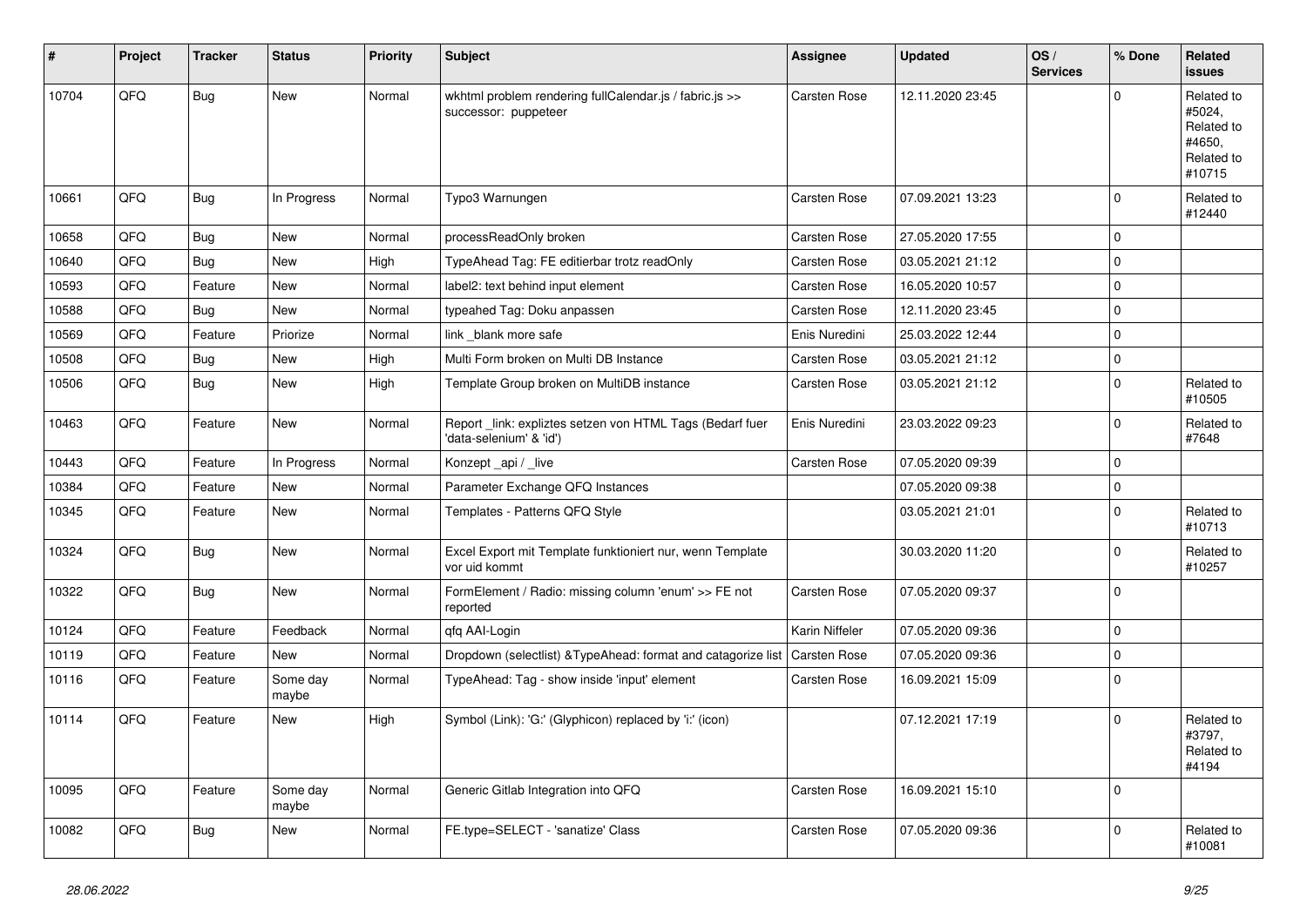| #     | Project | <b>Tracker</b> | <b>Status</b>     | <b>Priority</b> | <b>Subject</b>                                                                                                                        | <b>Assignee</b> | <b>Updated</b>   | OS/<br><b>Services</b> | % Done      | Related<br>issues                                                      |
|-------|---------|----------------|-------------------|-----------------|---------------------------------------------------------------------------------------------------------------------------------------|-----------------|------------------|------------------------|-------------|------------------------------------------------------------------------|
| 10081 | QFQ     | Bug            | New               | High            | Stale record lock after 'forbidden' character                                                                                         | Carsten Rose    | 03.05.2021 21:12 |                        |             | Related to<br>#10082,<br>Related to<br>#9789                           |
| 10080 | QFQ     | Feature        | New               | Normal          | Popup on 'save' / 'close': configure dialog (answer<br>yes/no/cancle/)                                                                | Carsten Rose    | 28.03.2021 20:52 |                        | $\Omega$    | Is duplicate<br>of #12262                                              |
| 10015 | QFQ     | Feature        | Priorize          | Normal          | Monospace in Textarea                                                                                                                 | Carsten Rose    | 03.02.2020 13:40 |                        | $\mathbf 0$ |                                                                        |
| 10014 | QFQ     | Feature        | New               | Normal          | Manual.rst: describe behaviour and process order of<br>fillStoreVar, slaveId, sqlBefore,                                              | Carsten Rose    | 01.02.2020 22:31 |                        | $\Omega$    |                                                                        |
| 10013 | QFQ     | Feature        | Some day<br>maybe | Normal          | FE.typ=editor: CodeMirror                                                                                                             | Carsten Rose    | 08.06.2022 10:37 |                        | $\mathbf 0$ | Related to<br>#12611,<br>Related to<br>#12490,<br>Related to<br>#7732  |
| 10012 | QFQ     | Feature        | Priorize          | Normal          | redirectAllMailTo: {{beEmail:T}}                                                                                                      | Carsten Rose    | 08.05.2021 09:54 |                        | $\Omega$    | Related to<br>#12412,<br>Related to<br>#12413,<br>Related to<br>#10011 |
| 10011 | QFQ     | Feature        | Priorize          | Normal          | Offer new STORE_TYPO3 Variable 'beUser', 'beEmail'                                                                                    | Carsten Rose    | 08.05.2021 09:51 |                        | $\Omega$    | Related to<br>#10012,<br>Related to<br>#12511                          |
| 10005 | QFQ     | Feature        | Priorize          | Normal          | Report / special column name:  AS _calendar                                                                                           | Carsten Rose    | 03.06.2020 17:28 |                        | $\mathbf 0$ |                                                                        |
| 10003 | QFQ     | Feature        | Priorize          | Normal          | fieldset: stronger visualize group                                                                                                    | Benjamin Baer   | 12.02.2020 08:13 |                        | $\mathbf 0$ |                                                                        |
| 9983  | QFQ     | Feature        | New               | Normal          | Report Notation: new keyword 'range'                                                                                                  | Carsten Rose    | 01.02.2020 15:55 |                        | 0           |                                                                        |
| 9975  | QFQ     | Bug            | Priorize          | Normal          | Dropdown Menu: 'r:3' broken                                                                                                           | Carsten Rose    | 01.02.2020 10:13 |                        | $\mathbf 0$ |                                                                        |
| 9968  | QFQ     | Feature        | Priorize          | Normal          | Tooltip in Links for Developer                                                                                                        | Carsten Rose    | 01.02.2020 23:17 |                        | $\mathbf 0$ |                                                                        |
| 9958  | QFQ     | <b>Bug</b>     | Priorize          | Normal          | Broken subrecord query: no error message                                                                                              | Carsten Rose    | 05.02.2021 15:15 |                        | $\Omega$    |                                                                        |
| 9947  | QFQ     | Bug            | Priorize          | Normal          | Unwanted error message if missing 'typeAheadSqlPrefetch'                                                                              | Carsten Rose    | 01.02.2020 10:13 |                        | 0           |                                                                        |
| 9928  | QFQ     | Feature        | Priorize          | Normal          | SpecialColumnName: a) Deprecated: ' AS "_+tag " ', b)<br>New: ' AS "_ <tag1><tag2>"'</tag2></tag1>                                    | Carsten Rose    | 01.02.2020 23:17 |                        | $\Omega$    | Related to<br>#9929                                                    |
| 9927  | QFQ     | Feature        | New               | Normal          | QFQ Update: a) Update nur machen wenn BE User<br>eingeloggt ist., b) Bei Fehler genaue Meldung welcher<br>Updateschritt Probleme hat. | Carsten Rose    | 22.01.2020 12:59 |                        | 0           |                                                                        |
| 9900  | QFG     | Feature        | Priorize          | Normal          | Generic API Call: tt-content record >> JSON                                                                                           | Carsten Rose    | 01.02.2020 10:13 |                        | $\mathbf 0$ |                                                                        |
| 9898  | QFQ     | <b>Bug</b>     | Feedback          | Normal          | Formular trotz Timeout gespeichert                                                                                                    | Benjamin Baer   | 01.02.2020 15:56 |                        | $\mathbf 0$ |                                                                        |
| 9862  | QFO     | Bug            | Priorize          | Normal          | Failed writing to sql mail qfq.log should throw an exception                                                                          | Carsten Rose    | 01.02.2020 10:13 |                        | $\mathbf 0$ |                                                                        |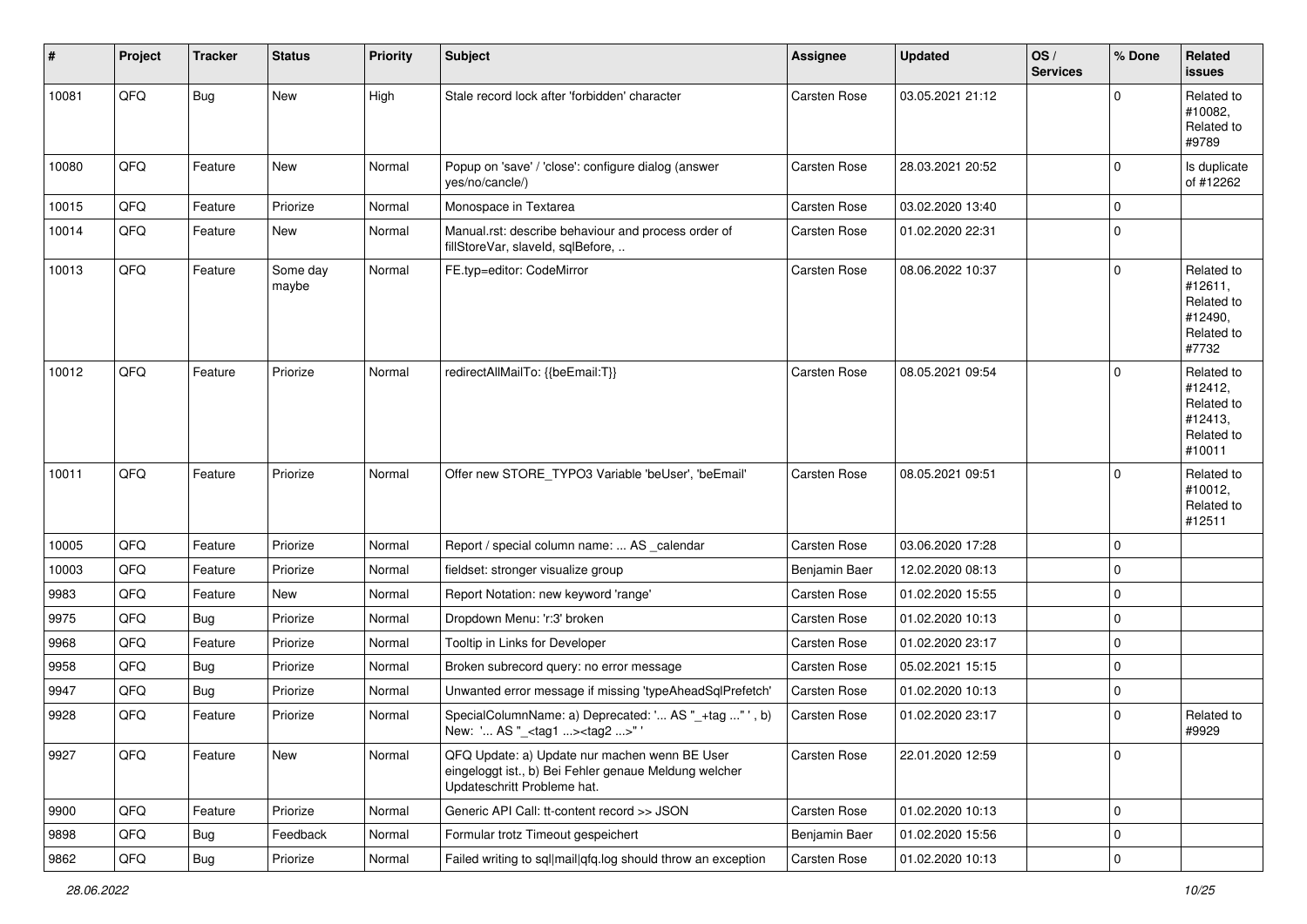| $\vert$ # | Project | <b>Tracker</b> | <b>Status</b>     | <b>Priority</b> | <b>Subject</b>                                                                                           | <b>Assignee</b> | <b>Updated</b>   | OS/<br><b>Services</b> | % Done      | Related<br>issues                                                       |
|-----------|---------|----------------|-------------------|-----------------|----------------------------------------------------------------------------------------------------------|-----------------|------------------|------------------------|-------------|-------------------------------------------------------------------------|
| 9855      | QFQ     | Bug            | New               | Normal          | <b>Required Check</b>                                                                                    |                 | 01.02.2020 15:56 |                        | $\Omega$    |                                                                         |
| 9853      | QFQ     | Feature        | New               | Normal          | Check das SQL / QFQ / Mail Logfile geschrieben wird                                                      |                 | 09.01.2020 11:15 |                        | $\Omega$    |                                                                         |
| 9834      | QFQ     | Bug            | Priorize          | Normal          | Input elements with tag 'disabled' are missing on<br>form-submit: server option 'processReadOnly' broken | Carsten Rose    | 07.12.2021 16:43 |                        | $\Omega$    | Related to<br>#9691,<br>Related to<br>#5305, Has<br>duplicate<br>#12331 |
| 9811      | QFQ     | Feature        | <b>New</b>        | Normal          | Report: tag every n'th row                                                                               | Carsten Rose    | 01.02.2020 23:22 |                        | $\mathbf 0$ |                                                                         |
| 9783      | QFQ     | Bug            | New               | Normal          | Email with special characters                                                                            | Carsten Rose    | 01.02.2020 23:22 |                        | $\mathbf 0$ |                                                                         |
| 9781      | QFQ     | Feature        | New               | Normal          | Button: CSS class to make buttons smaller                                                                | Carsten Rose    | 01.02.2020 23:22 |                        | $\Omega$    |                                                                         |
| 9777      | QFQ     | Feature        | New               | Normal          | Logging QFQ Variables                                                                                    | Carsten Rose    | 16.12.2019 17:17 |                        | 0           |                                                                         |
| 9773      | QFQ     | Bug            | New               | Normal          | form.parameter.formModeGlobal=requiredOff                                                                | Carsten Rose    | 01.02.2020 15:56 |                        | $\Omega$    |                                                                         |
| 9707      | QFQ     | Feature        | <b>New</b>        | Normal          | SIP security: encode pageld and check pageld on decode                                                   | Carsten Rose    | 01.02.2020 23:22 |                        | $\mathbf 0$ |                                                                         |
| 9706      | QFQ     | Feature        | New               | Normal          | Multi File Upload (hidden template group)                                                                | Carsten Rose    | 01.02.2020 23:22 |                        | $\Omega$    | Related to<br>#7521,<br>Related to<br>#5562,<br>Related to<br>#13330    |
| 9704      | QFQ     | Feature        | Some day<br>maybe | Normal          | Thumbnails Generieren beim Splitten von PDF Files                                                        | Carsten Rose    | 11.12.2019 16:01 |                        | 0           |                                                                         |
| 9669      | QFQ     | Bug            | Some day<br>maybe | Normal          | Checkbox / Template Group: radio/checkbox visible broken<br>after 'add'                                  | Carsten Rose    | 16.06.2021 13:47 |                        | $\mathbf 0$ | Related to<br>#8091                                                     |
| 9668      | QFQ     | Feature        | Priorize          | Normal          | Form.mode: rename 'hidden' to 'hide'                                                                     | Carsten Rose    | 05.05.2021 22:14 |                        | $\Omega$    | Related to<br>#6437                                                     |
| 9602      | QFQ     | Feature        | New               | Normal          | Form definition as JSON                                                                                  | Carsten Rose    | 01.02.2020 23:21 |                        | $\Omega$    | Related to<br>#9600                                                     |
| 9579      | QFQ     | Feature        | Some day<br>maybe | Normal          | Multiform with Process Row                                                                               | Carsten Rose    | 11.12.2019 16:01 |                        | $\mathbf 0$ |                                                                         |
| 9548      | QFQ     | Feature        | Feedback          | High            | FormElement: Pattern mismatch - optional report only on<br>focus lost                                    | Benjamin Baer   | 03.05.2021 21:14 |                        | 0           |                                                                         |
| 9537      | QFQ     | Feature        | <b>New</b>        | Normal          | FormEditor: Edit fieldset in FrontEnd                                                                    | Carsten Rose    | 01.02.2020 23:22 |                        | l 0         |                                                                         |
| 9535      | QFQ     | Bug            | Feedback          | Normal          | Report:  AS ' vertical' - column to wide - vertical >> rot45,<br>rot <sub>90</sub>                       | Benjamin Baer   | 01.02.2020 15:56 |                        | 0           |                                                                         |
| 9534      | QFQ     | <b>Bug</b>     | Priorize          | Urgent          | FE.type=upload: 'Unknown Mode: ID"                                                                       | Carsten Rose    | 03.05.2021 21:14 |                        | $\mathbf 0$ | Related to<br>#9532                                                     |
| 9533      | QFQ     | <b>Bug</b>     | New               | Normal          | FE.type=upload: Check in 'beforeSave' if upload is given                                                 | Carsten Rose    | 01.02.2020 23:22 |                        | 0           | Related to<br>#11523                                                    |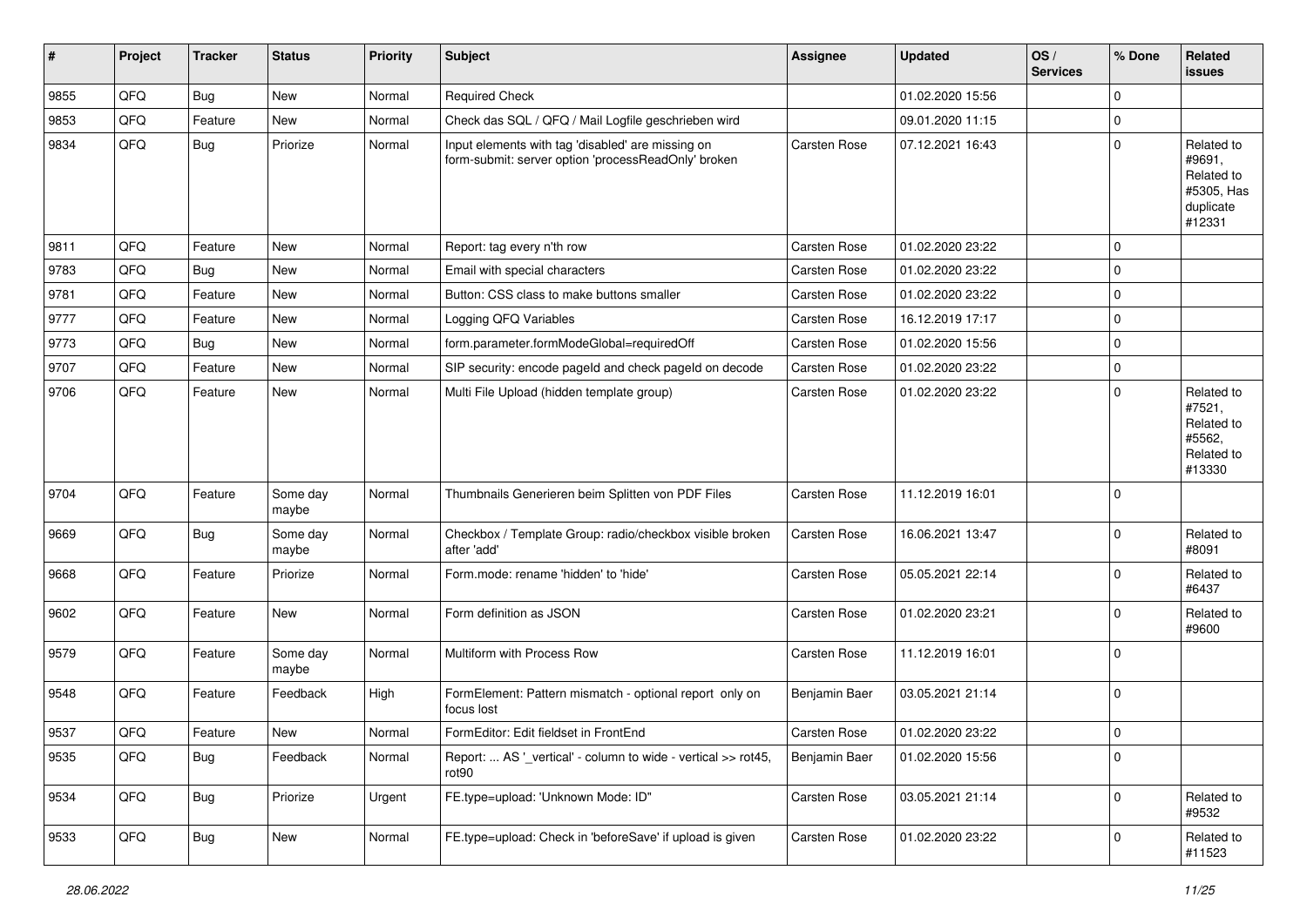| #    | Project | <b>Tracker</b> | <b>Status</b>     | <b>Priority</b> | Subject                                                                        | Assignee            | <b>Updated</b>   | OS/<br><b>Services</b> | % Done      | Related<br>issues                            |
|------|---------|----------------|-------------------|-----------------|--------------------------------------------------------------------------------|---------------------|------------------|------------------------|-------------|----------------------------------------------|
| 9531 | QFQ     | Bug            | New               | High            | FE File: Dynamic Update / modeSql / required detected even<br>it not set       | <b>Carsten Rose</b> | 11.06.2021 20:32 |                        | $\Omega$    | Related to<br>#12398                         |
| 9394 | QFQ     | Feature        | Priorize          | Normal          | REST: allow for non numerical ids in get requests                              | Carsten Rose        | 05.05.2021 22:10 |                        | $\Omega$    |                                              |
| 9352 | QFQ     | Feature        | New               | Normal          | FE 'Native' fire slaveld, sqlAfter, sqlIns                                     | Carsten Rose        | 01.02.2020 23:22 |                        | $\Omega$    |                                              |
| 9348 | QFQ     | Feature        | New               | Normal          | defaultThumbnailSize: pre render thumbnails                                    | Carsten Rose        | 12.06.2021 09:05 |                        | $\mathbf 0$ |                                              |
| 9347 | QFQ     | Bug            | New               | High            | FE.type=upload with dynamic show/hidden: required not<br>detected              | Carsten Rose        | 12.06.2021 10:40 |                        | $\Omega$    | Related to<br>#5305,<br>Related to<br>#12398 |
| 9346 | QFQ     | Feature        | Priorize          | Normal          | beforeSave: check if an upload is given                                        | Carsten Rose        | 11.06.2021 21:18 |                        | $\Omega$    |                                              |
| 9317 | QFQ     | Bug            | New               | Normal          | FE.type=note: with dynamic show/hidden an empty label<br>causes trouble        | Carsten Rose        | 01.02.2020 23:22 |                        | $\Omega$    |                                              |
| 9281 | QFQ     | Bug            | Some day<br>maybe | Normal          | Allow STRICT_TRANS_TABLES                                                      | Carsten Rose        | 02.01.2021 18:43 |                        | l 0         |                                              |
| 9221 | QFQ     | Feature        | <b>New</b>        | Normal          | typeAhead: Zeichenlimite ausschalten                                           | Carsten Rose        | 08.05.2021 17:06 |                        | $\mathbf 0$ |                                              |
| 9208 | QFQ     | Feature        | New               | Normal          | Manage 'recent' records                                                        | Carsten Rose        | 01.02.2020 23:22 |                        | $\mathbf 0$ |                                              |
| 9177 | QFQ     | Bug            | New               | Normal          | Bug? QFQ tries to save an action FE, which has real<br>existing column name    | Carsten Rose        | 01.02.2020 23:22 |                        | 0           |                                              |
| 9173 | QFQ     | Bug            | Priorize          | Urgent          | Stale Record Lock: Firefox                                                     | Carsten Rose        | 03.05.2021 21:14 |                        | $\Omega$    | Related to<br>#9789                          |
| 9136 | QFQ     | Feature        | New               | Normal          | Create ZIP files with dynamic PDFs                                             | Carsten Rose        | 01.02.2020 23:22 |                        | $\mathbf 0$ |                                              |
| 9135 | QFQ     | Feature        | Priorize          | Normal          | Progress Bar generic / replace old hourglass download<br>popup                 | Benjamin Baer       | 03.01.2022 07:43 |                        | $\Omega$    |                                              |
| 9130 | QFQ     | Feature        | Some day<br>maybe | Normal          | tablesorter: Automatic Row numbering / Zeilenummer                             | Benjamin Baer       | 01.02.2020 23:22 |                        | l 0         |                                              |
| 9129 | QFQ     | Feature        | <b>New</b>        | Normal          | sqlValidate: Message as notification, not as error                             | Carsten Rose        | 01.02.2020 23:22 |                        | $\Omega$    | Related to<br>#9128                          |
| 9128 | QFQ     | Feature        | New               | Normal          | Error Message: not replaced variables- a) replace back to '{',<br>b) underline | Carsten Rose        | 01.02.2020 23:22 |                        | l 0         | Related to<br>#9129                          |
| 9127 | QFQ     | Bug            | New               | Normal          | Error Message: change 'roll over' color - text not readable                    | Carsten Rose        | 01.02.2020 23:22 |                        | $\Omega$    |                                              |
| 9126 | QFQ     | <b>Bug</b>     | Some day<br>maybe | Normal          | hidden Form elements are present in page source                                |                     | 02.01.2021 18:41 |                        | $\Omega$    |                                              |
| 9121 | QFQ     | Bug            | Priorize          | High            | sip links have r and __dbIndexData set                                         | Carsten Rose        | 12.06.2021 10:41 |                        | $\mathbf 0$ |                                              |
| 9077 | QFQ     | Bug            | New               | Normal          | typeAheadSql: report broken SQL                                                | Carsten Rose        | 01.02.2020 23:22 |                        | 0           |                                              |
| 9052 | QFQ     | Feature        | Feedback          | High            | Report: CodeMirror with SQL Syntax Highlight in FE                             | Enis Nuredini       | 08.06.2022 10:25 |                        | $\mathbf 0$ |                                              |
| 9024 | QFQ     | Bug            | Some day<br>maybe | Normal          | QFQ Einarbeitung                                                               |                     | 01.02.2020 15:56 |                        | 0           |                                              |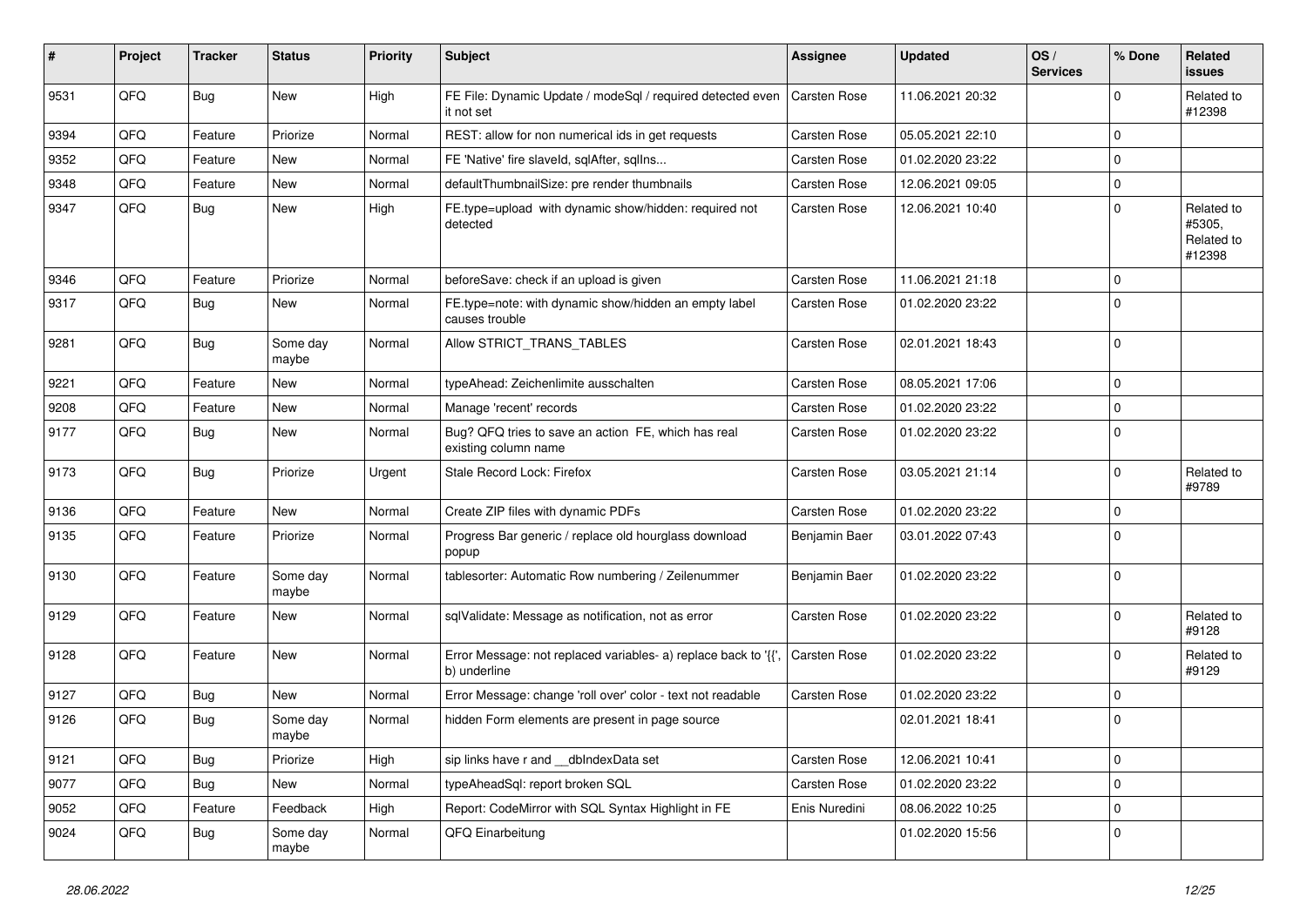| #    | Project | <b>Tracker</b> | <b>Status</b>     | <b>Priority</b> | <b>Subject</b>                                                                                         | <b>Assignee</b>   | <b>Updated</b>   | OS/<br><b>Services</b> | % Done      | Related<br>issues    |
|------|---------|----------------|-------------------|-----------------|--------------------------------------------------------------------------------------------------------|-------------------|------------------|------------------------|-------------|----------------------|
| 9020 | QFQ     | Bug            | Some day<br>maybe | Normal          | radio mit buttonClass und dynamicUpdate lassen sich nicht<br>kombinieren                               |                   | 11.12.2019 16:01 |                        | $\Omega$    |                      |
| 9013 | QFQ     | Bug            | New               | Normal          | Error in Twig template not handled                                                                     | Carsten Rose      | 20.10.2021 13:43 |                        | $\Omega$    |                      |
| 8975 | QFQ     | Feature        | New               | Normal          | Report Notation: 2.0                                                                                   | Carsten Rose      | 01.02.2020 23:22 |                        | $\Omega$    | Related to<br>#8963  |
| 8963 | QFQ     | Feature        | Priorize          | Normal          | Setting values in a store: flexible way                                                                | Carsten Rose      | 05.05.2021 22:10 |                        | $\Omega$    | Related to<br>#8975  |
| 8962 | QFQ     | Feature        | New               | High            | allow for form fields with identical names                                                             | Carsten Rose      | 03.05.2021 21:14 |                        | $\Omega$    |                      |
| 8894 | QFQ     | Feature        | Some day<br>maybe | Normal          | Documentation Tags Usable in QFQ Application                                                           | Carsten Rose      | 11.12.2019 16:01 |                        | $\Omega$    |                      |
| 8892 | QFQ     | Feature        | Some day<br>maybe | Normal          | Display and Edit SQL Comments in Form Editor                                                           | Carsten Rose      | 11.12.2019 16:01 |                        | $\Omega$    |                      |
| 8891 | QFQ     | Bug            | New               | High            | formSubmitLog: do not log passwords                                                                    | Enis Nuredini     | 25.03.2022 09:06 |                        | $\Omega$    |                      |
| 8806 | QFQ     | Feature        | New               | Normal          | SQL Function nl2br                                                                                     | Carsten Rose      | 01.02.2020 23:22 |                        | $\mathbf 0$ |                      |
| 8719 | QFQ     | Feature        | New               | Normal          | extraButtonLock: add support for 0/1                                                                   | Carsten Rose      | 01.02.2020 23:22 |                        | $\mathbf 0$ |                      |
| 8702 | QFQ     | Feature        | New               | Normal          | Load Record which is locked: missing user info                                                         | Carsten Rose      | 11.12.2019 16:16 |                        | $\Omega$    | Related to<br>#9789  |
| 8668 | QFQ     | Bug            | New               | High            | Pill disabled: dyamic mode 'hidden' not respected - FE is still<br>required                            | Carsten Rose      | 03.05.2021 21:14 |                        | $\Omega$    |                      |
| 8586 | QFQ     | Feature        | Some day<br>maybe | Normal          | QFQ: Enhance Error message for 'record not found'                                                      | Carsten Rose      | 16.09.2021 15:10 |                        | $\Omega$    |                      |
| 8585 | QFQ     | Feature        | Priorize          | Normal          | Enhance Error message for 'unknown form'                                                               | Carsten Rose      | 01.02.2020 10:13 |                        | $\Omega$    |                      |
| 8584 | QFQ     | Feature        | Priorize          | Normal          | FE 'Action' - never assign to Container (except Template<br>Group)                                     | Carsten Rose      | 01.02.2020 10:13 |                        | $\Omega$    |                      |
| 8520 | QFQ     | Feature        | Some day<br>maybe | Normal          | Bring QFQ to Composer                                                                                  | Carsten Rose      | 16.09.2021 15:10 |                        | l 0         |                      |
| 8431 | QFQ     | Bug            | New               | High            | autocron.php with wrong path                                                                           | Carsten Rose      | 03.05.2021 21:14 |                        | $\mathbf 0$ |                      |
| 8336 | QFQ     | Feature        | New               | Normal          | Form > modified > Close New: a) Optional disable popup, b)<br>custom text, c) mode on save: close stay | Carsten Rose      | 01.02.2020 23:22 |                        | $\Omega$    | Related to<br>#8335  |
| 8316 | QFQ     | Bug            | Feedback          | Normal          | Documentation/Behaviour for Nested Queries and<br>Record-Store confusing                               | Nicola Chiapolini | 20.11.2019 09:14 |                        | $\Omega$    |                      |
| 8277 | QFQ     | Feature        | Priorize          | Normal          | fe.parameter.default=                                                                                  | Carsten Rose      | 01.02.2020 23:17 |                        | 0           | Related to<br>#8113  |
| 8217 | QFQ     | Feature        | New               | Normal          | if-elseif-else construct                                                                               | Carsten Rose      | 16.03.2021 18:41 |                        | $\mathbf 0$ | Related to<br>#10716 |
| 8204 | QFQ     | Feature        | Priorize          | High            | Position 'required mark'                                                                               | Carsten Rose      | 16.06.2021 13:44 |                        | 0           |                      |
| 8187 | QFQ     | Feature        | New               | Normal          | Subrecord: enable/hide new button - make new/edit/delete<br>customizeable.                             | Carsten Rose      | 06.03.2021 18:44 |                        | $\mathbf 0$ | Related to<br>#11326 |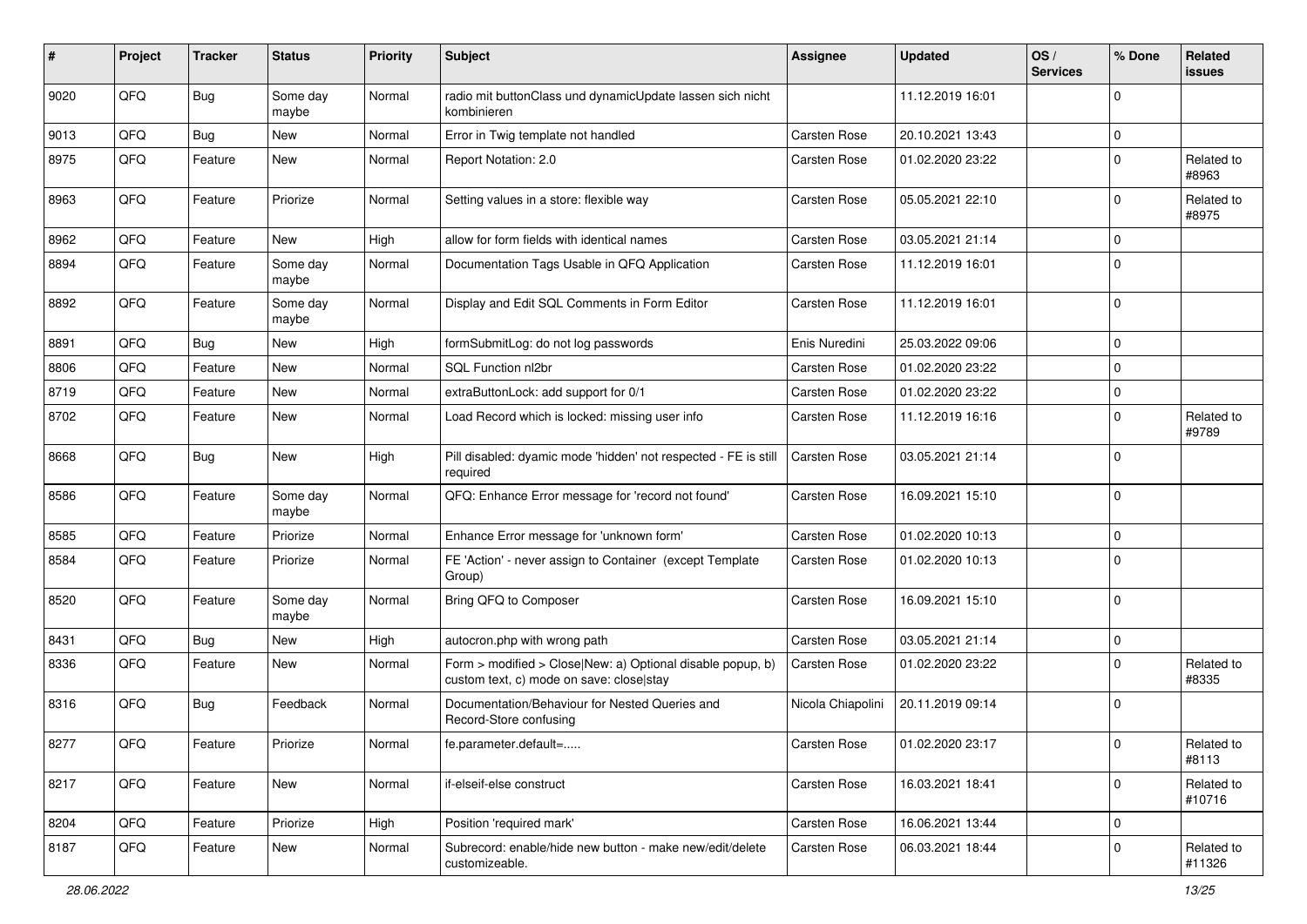| ∦    | Project | <b>Tracker</b> | <b>Status</b>     | <b>Priority</b> | <b>Subject</b>                                                                              | <b>Assignee</b> | <b>Updated</b>   | OS/<br><b>Services</b> | % Done      | <b>Related</b><br><b>issues</b>                 |
|------|---------|----------------|-------------------|-----------------|---------------------------------------------------------------------------------------------|-----------------|------------------|------------------------|-------------|-------------------------------------------------|
| 8106 | QFQ     | <b>Bug</b>     | Some day<br>maybe | Normal          | Dynamic Update: Feld kann nicht auf empty zurückgesetzt<br>werden                           | Carsten Rose    | 11.12.2019 16:01 |                        | $\mathbf 0$ |                                                 |
| 8101 | QFQ     | Feature        | Some day<br>maybe | Normal          | Password hash: support further hashing methods                                              | Carsten Rose    | 16.09.2021 15:10 |                        | $\Omega$    |                                                 |
| 8089 | QFQ     | Feature        | New               | Normal          | Copy/Paste for FormElements                                                                 | Carsten Rose    | 01.02.2020 23:22 |                        | $\mathbf 0$ |                                                 |
| 8083 | QFQ     | Bug            | New               | High            | FormEditor: primary table list does not respect<br>'indexDb={{indexData:Y}}'                | Carsten Rose    | 03.05.2021 21:14 |                        | $\mathbf 0$ | Has<br>duplicate<br>#6678                       |
| 8082 | QFQ     | Feature        | Priorize          | High            | Contact form without saving record                                                          | Carsten Rose    | 07.12.2021 15:20 |                        | $\Omega$    | Related to<br>#8587,<br><b>Blocks</b><br>#11850 |
| 8056 | QFQ     | Feature        | Some day<br>maybe | Normal          | Termin Organisation (Reservation)                                                           |                 | 01.02.2020 23:19 |                        | $\Omega$    | Related to<br>#8658                             |
| 8049 | QFQ     | Bug            | New               | Normal          | FE.type=note, column 'value': text moves some pixel to top<br>after save                    | Carsten Rose    | 01.02.2020 23:22 |                        | $\mathbf 0$ |                                                 |
| 8044 | QFQ     | Feature        | Priorize          | Normal          | Transaction: a) Form, b) Report                                                             | Carsten Rose    | 05.05.2021 22:14 |                        | $\mathbf 0$ | Related to<br>#8043                             |
| 8037 | QFQ     | Bug            | Priorize          | Normal          | FE.type=upload (advanced mode): {{slaveld:V}} missing<br>during dynamic update              | Carsten Rose    | 01.02.2020 10:13 |                        | $\Omega$    |                                                 |
| 8034 | QFQ     | Feature        | Priorize          | Normal          | FormElement 'data': 22.22.2222 should not be accepted                                       | Carsten Rose    | 01.02.2020 10:13 |                        | $\mathbf 0$ |                                                 |
| 7965 | QFQ     | Feature        | Priorize          | Normal          | Input type 'text' with visual format - currency                                             | Benjamin Baer   | 03.01.2022 07:45 |                        | $\mathbf 0$ |                                                 |
| 7924 | QFQ     | Feature        | New               | Normal          | Radio/Checkbox with Tooltip                                                                 | Carsten Rose    | 01.02.2020 23:22 |                        | $\mathbf 0$ |                                                 |
| 7921 | QFQ     | Feature        | Some day<br>maybe | Normal          | Rest API Export: URL kuerzer machen                                                         |                 | 01.02.2020 23:19 |                        | $\Omega$    |                                                 |
| 7920 | QFQ     | Feature        | <b>New</b>        | Normal          | FE: Syntax Highlight, Zeinlenumbruch                                                        | Carsten Rose    | 01.02.2020 10:03 |                        | $\pmb{0}$   |                                                 |
| 7899 | QFQ     | Bug            | <b>New</b>        | High            | Fe.type=password / retype / required: always complain about   Carsten Rose<br>missing value |                 | 03.05.2021 21:14 |                        | $\Omega$    |                                                 |
| 7890 | QFQ     | <b>Bug</b>     | New               | Normal          | FormElement 'required': extraButtonInfo not aligned                                         | Carsten Rose    | 11.06.2021 21:17 |                        | $\Omega$    | Related to<br>#11517                            |
| 7850 | QFQ     | Feature        | <b>New</b>        | High            | Upload records: non 'pathFileName' column                                                   | Carsten Rose    | 03.05.2021 21:14 |                        | $\mathbf 0$ |                                                 |
| 7812 | QFQ     | Feature        | <b>New</b>        | Normal          | FE 'Subrecord' - new option 'subrecordShowFilter',<br>'subrecordPaging'                     | Carsten Rose    | 01.02.2020 23:22 |                        | $\mathbf 0$ |                                                 |
| 7795 | QFQ     | Bug            | New               | Normal          | Readonly Form: Typeahead-Felder                                                             | Carsten Rose    | 01.02.2020 23:22 |                        | $\mathbf 0$ |                                                 |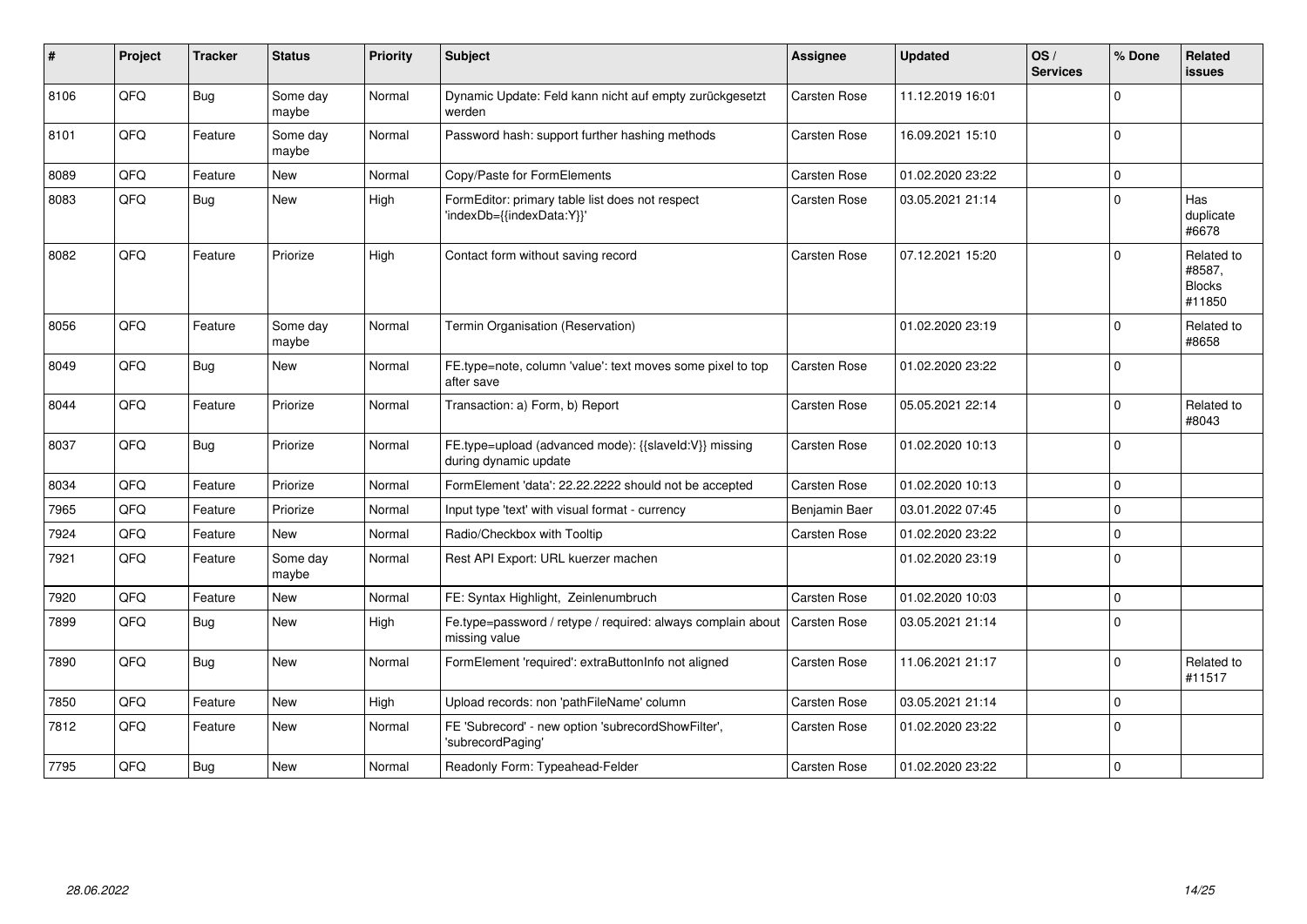| $\sharp$ | Project | <b>Tracker</b> | <b>Status</b>     | <b>Priority</b> | <b>Subject</b>                                                                                        | <b>Assignee</b> | <b>Updated</b>   | OS/<br><b>Services</b> | % Done      | Related<br>issues                                                      |
|----------|---------|----------------|-------------------|-----------------|-------------------------------------------------------------------------------------------------------|-----------------|------------------|------------------------|-------------|------------------------------------------------------------------------|
| 7732     | QFQ     | Feature        | Some day<br>maybe | Normal          | Javascript: Lazy Loading der add on libs                                                              | Benjamin Baer   | 08.06.2022 10:38 |                        | $\Omega$    | Related to<br>#12611,<br>Related to<br>#12490,<br>Related to<br>#10013 |
| 7730     | QFQ     | Feature        | Priorize          | Normal          | SELECT Box: title in between                                                                          | Benjamin Baer   | 01.02.2020 23:22 |                        | $\mathbf 0$ |                                                                        |
| 7685     | QFQ     | Bug            | New               | Normal          | Open FormElement from QFQ error message and save<br>modified record: error about missing {{formId:F}} | Carsten Rose    | 01.02.2020 23:22 |                        | l 0         |                                                                        |
| 7683     | QFQ     | Feature        | New               | Normal          | Special column names in '{{ SELECT  AS _link }}' should<br>be detected                                | Carsten Rose    | 01.02.2020 23:21 |                        | 0           |                                                                        |
| 7681     | QFQ     | Feature        | New               | Normal          | Optional switch off 'check for modified record'                                                       | Carsten Rose    | 01.02.2020 23:21 |                        | 0           |                                                                        |
| 7660     | QFQ     | Feature        | New               | Normal          | IMAP: import mails to DB, move / delete mails                                                         | Carsten Rose    | 01.02.2020 09:52 |                        | $\mathbf 0$ |                                                                        |
| 7656     | QFQ     | <b>Bug</b>     | Priorize          | Normal          | FE with required, 'pattern' and 'extraButtonLock': always<br>complain about missing value             | Carsten Rose    | 01.02.2020 10:13 |                        | 0           |                                                                        |
| 7650     | QFQ     | Bug            | New               | High            | Optional do not show 'required' sign on FormElement                                                   | Carsten Rose    | 03.05.2021 21:14 |                        | $\Omega$    |                                                                        |
| 7630     | QFQ     | Feature        | Priorize          | Normal          | detailed error message for simple upload                                                              | Carsten Rose    | 01.02.2020 10:13 |                        | 0           |                                                                        |
| 7616     | QFQ     | <b>Bug</b>     | Priorize          | Normal          | Selectlist with Enum & Dynamic Update                                                                 | Carsten Rose    | 01.02.2020 10:13 |                        | $\mathbf 0$ |                                                                        |
| 7602     | QFQ     | Feature        | ToDo              | High            | Multi Select: with checkboxes                                                                         | Benjamin Baer   | 22.03.2022 09:07 |                        | $\Omega$    |                                                                        |
| 7574     | QFQ     | <b>Bug</b>     | New               | Normal          | Substitute error: form element not reported / dont parse<br>Form.note                                 | Carsten Rose    | 01.02.2020 23:21 |                        | 0           |                                                                        |
| 7547     | QFQ     | Bug            | New               | Normal          | Error Message in afterSave: wrong parameter column<br>reported                                        | Carsten Rose    | 01.02.2020 23:22 |                        | 0           |                                                                        |
| 7524     | QFQ     | <b>Bug</b>     | <b>New</b>        | Normal          | QFQ throws a 'General Error' if 'fileadmin/protected/log/' is<br>not writeable                        | Carsten Rose    | 01.02.2020 23:22 |                        | 0 I         |                                                                        |
| 7522     | QFQ     | Feature        | Priorize          | Normal          | Inserting default index.html to folder (Avoid Apache Indexing)                                        | Carsten Rose    | 01.02.2020 10:13 |                        | $\mathbf 0$ |                                                                        |
| 7521     | QFQ     | Feature        | New               | Normal          | TemplateGroup: fe.type=upload                                                                         | Carsten Rose    | 01.02.2020 23:21 |                        | $\Omega$    | Related to<br>#9706                                                    |
| 7520     | QFQ     | Feature        | <b>New</b>        | Normal          | QR Code:  AS _qr ( AS _link)                                                                          | Carsten Rose    | 01.02.2020 23:22 |                        | $\mathbf 0$ |                                                                        |
| 7519     | QFQ     | Feature        | New               | Normal          | Select: Multi                                                                                         | Carsten Rose    | 01.02.2020 23:22 |                        | $\mathbf 0$ |                                                                        |
| 7513     | QFQ     | <b>Bug</b>     | <b>New</b>        | Normal          | Radios not correct aligned                                                                            | Carsten Rose    | 01.02.2020 23:22 |                        | $\Omega$    |                                                                        |
| 7512     | QFQ     | Bug            | <b>New</b>        | Normal          | FE: inputType=number >> 'pattern' is not respected                                                    | Carsten Rose    | 01.02.2020 23:22 |                        | 0           |                                                                        |
| 7481     | QFQ     | Feature        | <b>New</b>        | Normal          | Detect 'BaseUrl' automatically                                                                        | Carsten Rose    | 01.02.2020 23:21 |                        | $\mathbf 0$ |                                                                        |
| 7480     | QFQ     | Feature        | New               | Normal          | Record History (Undo / Redo)                                                                          | Carsten Rose    | 11.12.2019 16:16 |                        | $\mathbf 0$ | Related to<br>#2361                                                    |
| 7456     | QFQ     | Bug            | Some day<br>maybe | Low             | Todos in Code: solve or make ticket                                                                   | Carsten Rose    | 16.09.2021 15:10 |                        | 0           |                                                                        |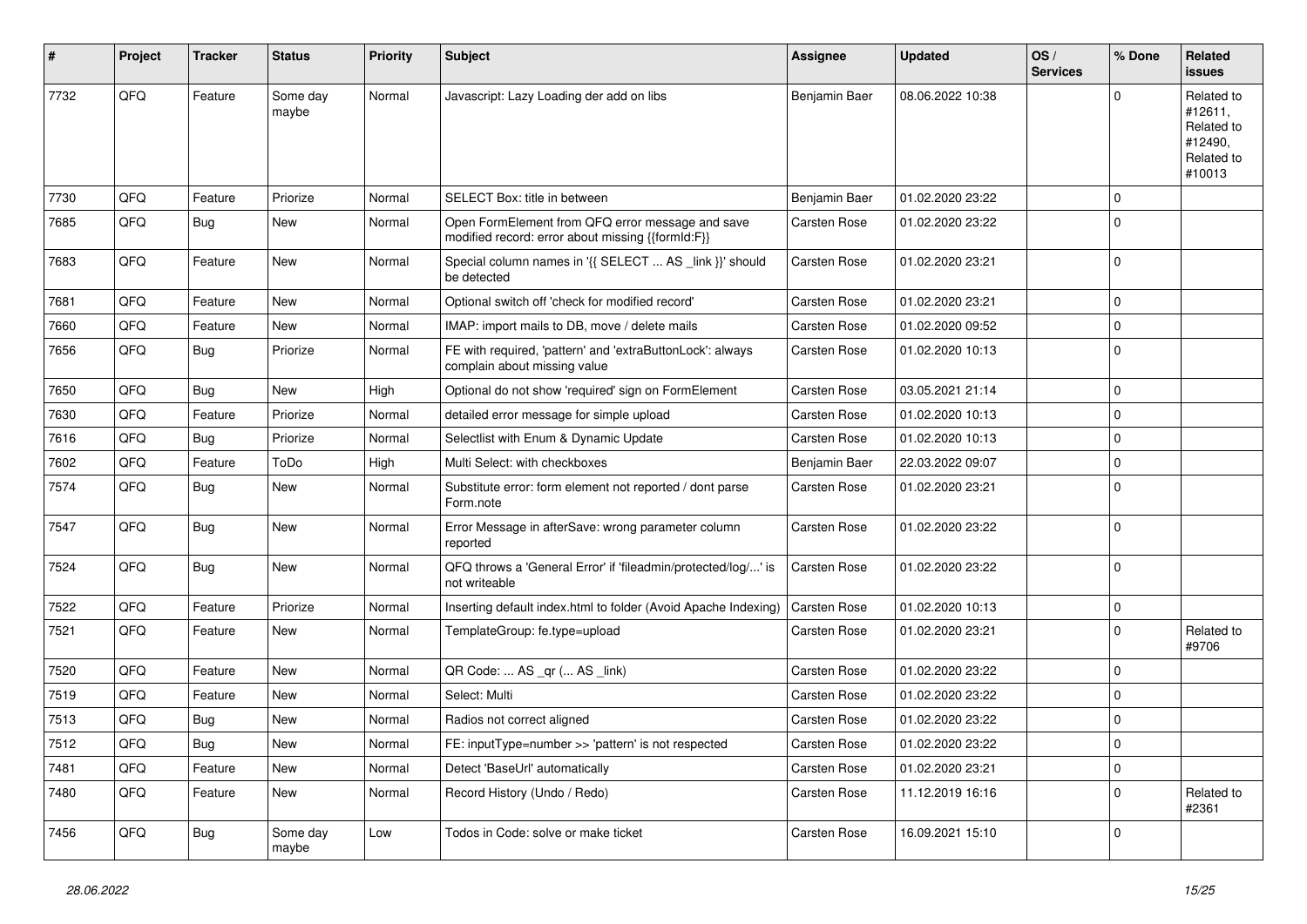| #    | Project | <b>Tracker</b> | <b>Status</b>     | <b>Priority</b> | <b>Subject</b>                                                                                 | <b>Assignee</b>     | <b>Updated</b>   | OS/<br><b>Services</b> | % Done      | Related<br><b>issues</b>  |
|------|---------|----------------|-------------------|-----------------|------------------------------------------------------------------------------------------------|---------------------|------------------|------------------------|-------------|---------------------------|
| 7453 | QFQ     | Feature        | Some day<br>maybe | Normal          | import / export forms QFQ                                                                      | Carsten Rose        | 16.09.2021 15:10 |                        | $\Omega$    |                           |
| 7452 | QFQ     | Feature        | Some day<br>maybe | Normal          | automate deployment new QFQ version                                                            | Carsten Rose        | 16.09.2021 15:10 |                        | $\Omega$    |                           |
| 7402 | QFQ     | Bug            | Some day<br>maybe | Normal          | thumbnail cache: outdated picture when permission denied<br>and permission resolved.           |                     | 01.02.2020 23:20 |                        | $\Omega$    |                           |
| 7342 | QFQ     | Feature        | New               | Normal          | add content $=$ hide this                                                                      | Carsten Rose        | 01.02.2020 23:21 |                        | $\mathbf 0$ |                           |
| 7336 | QFQ     | Feature        | Some day<br>maybe | Normal          | PDF Upload: disallow PDFs with specific Meta information                                       | Carsten Rose        | 11.12.2019 16:01 |                        | $\Omega$    |                           |
| 7290 | QFQ     | Feature        | Priorize          | Normal          | FormEditor: title as textarea if LEN(title)>60                                                 | Carsten Rose        | 01.02.2020 10:13 |                        | $\Omega$    | Blocked by<br>#7682       |
| 7281 | QFQ     | Bug            | Some day<br>maybe | Normal          | Subrecords: on large screen separator line too short                                           |                     | 01.02.2020 23:19 |                        | $\mathbf 0$ |                           |
| 7280 | QFQ     | Feature        | <b>New</b>        | Normal          | recently used table                                                                            | <b>Carsten Rose</b> | 01.02.2020 23:21 |                        | $\Omega$    |                           |
| 7278 | QFQ     | Feature        | Some day<br>maybe | Normal          | Form: Wert vordefinieren der immer gesetzt wird                                                |                     | 02.05.2021 09:27 |                        | $\Omega$    |                           |
| 7261 | QFQ     | <b>Bug</b>     | <b>New</b>        | Normal          | Report pathFilename for user without path, only the filename                                   | Carsten Rose        | 01.02.2020 23:21 |                        | $\mathbf 0$ |                           |
| 7239 | QFQ     | Feature        | <b>New</b>        | Normal          | TinyMCE: html tag whitelist                                                                    | Carsten Rose        | 01.02.2020 23:21 |                        | $\Omega$    | Related to<br>#14320      |
| 7229 | QFQ     | Feature        | Some day<br>maybe | Normal          | New FormElement.type: Button                                                                   |                     | 01.02.2021 12:32 |                        | $\Omega$    |                           |
| 7219 | QFQ     | <b>Bug</b>     | New               | Normal          | typeSheadSql / typeAheadSqlPrefetch: change to curly<br>braces                                 | Carsten Rose        | 01.02.2020 23:21 |                        | $\Omega$    |                           |
| 7217 | QFQ     | Feature        | Priorize          | Normal          | Download: notice User if `_sip=?` is missing                                                   | Carsten Rose        | 01.02.2020 10:13 |                        | $\Omega$    |                           |
| 7175 | QFQ     | Feature        | New               | Normal          | Upload: md5 hash as filename                                                                   | Carsten Rose        | 01.02.2020 23:21 |                        | $\mathbf 0$ |                           |
| 7119 | QFQ     | Feature        | <b>New</b>        | Normal          | Upload: scaleDownWidth, scaleDownHeight                                                        | Carsten Rose        | 01.02.2020 23:21 |                        | $\Omega$    |                           |
| 7109 | QFQ     | Feature        | <b>New</b>        | Normal          | Dynamic Updates: row/element hide                                                              | Carsten Rose        | 01.02.2020 23:22 |                        | $\mathbf 0$ | Has<br>duplicate<br>#4081 |
| 7108 | QFQ     | Feature        | Some day<br>maybe | Normal          | QFQ Wrap Elements                                                                              |                     | 11.12.2019 16:01 |                        | $\Omega$    |                           |
| 7107 | QFQ     | Feature        | Some day<br>maybe | Normal          | Showcase Registration Tool: Anmeldung / Administration :<br>Liste Anmeldungen / Emaileinaldung | Carsten Rose        | 11.12.2019 16:01 |                        | $\Omega$    |                           |
| 7106 | QFQ     | Feature        | Some day<br>maybe | Normal          | Beispiel Nummerierung von Rows in Report                                                       |                     | 11.12.2019 16:01 |                        | $\Omega$    |                           |
| 7105 | QFQ     | Feature        | Some day<br>maybe | Normal          | Beispiel wie man in einer zweiten Tabelle speichert.                                           |                     | 11.12.2019 16:01 |                        | $\Omega$    |                           |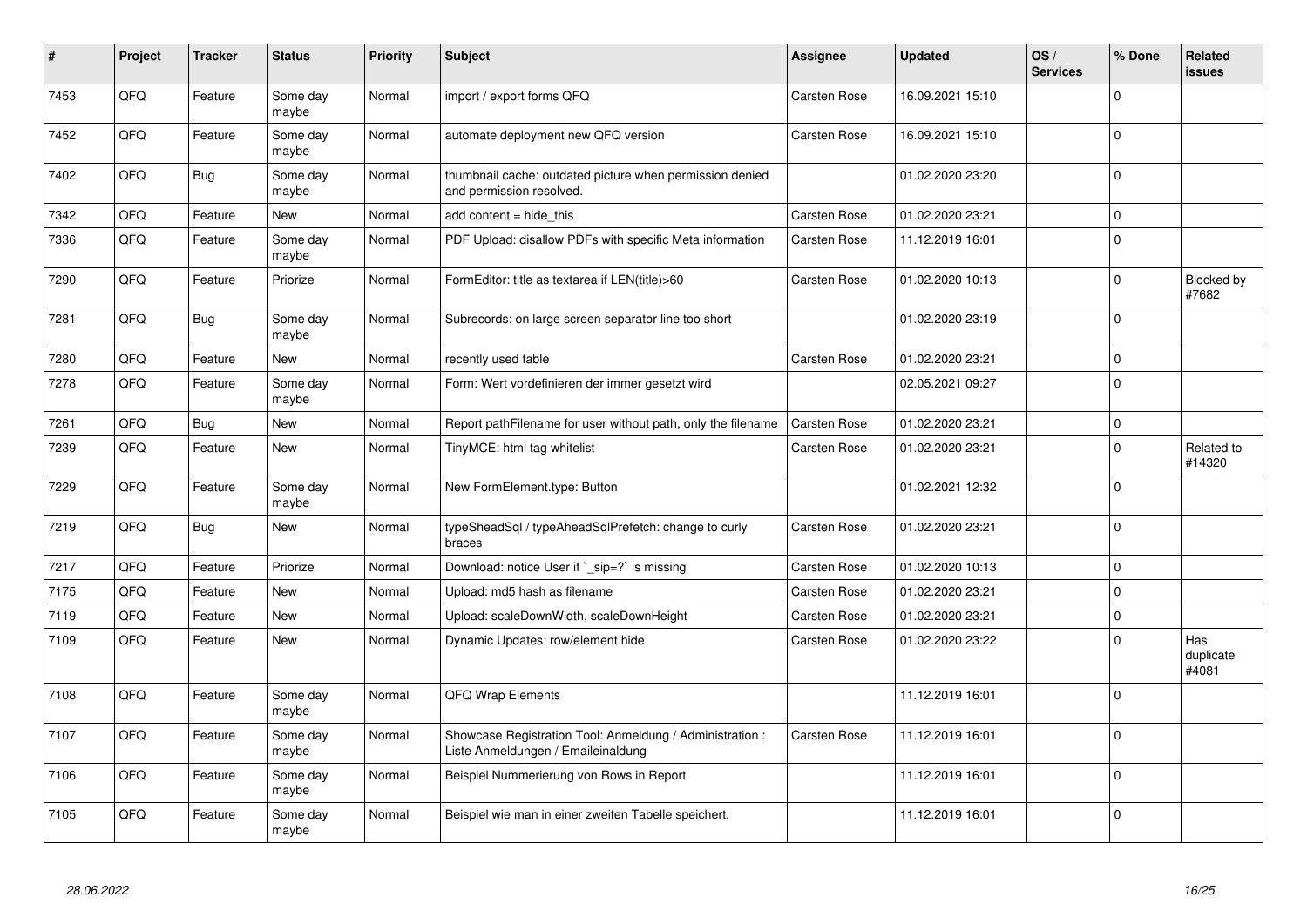| #    | Project | <b>Tracker</b> | <b>Status</b>     | <b>Priority</b> | <b>Subject</b>                                                                                                             | Assignee            | <b>Updated</b>   | OS/<br><b>Services</b> | % Done      | Related<br>issues   |
|------|---------|----------------|-------------------|-----------------|----------------------------------------------------------------------------------------------------------------------------|---------------------|------------------|------------------------|-------------|---------------------|
| 7104 | QFQ     | Feature        | Some day<br>maybe | Normal          | Manual: hint about escaping if '\r' appears in mail body                                                                   |                     | 11.12.2019 16:01 |                        | $\Omega$    |                     |
| 7102 | QFQ     | Feature        | <b>New</b>        | Normal          | Comment sign in report: '#' and '--'                                                                                       | <b>Carsten Rose</b> | 01.02.2020 23:21 |                        | $\mathbf 0$ |                     |
| 7101 | QFQ     | Bug            | Some day<br>maybe | Normal          | 'form' in SIP and 'report' - breaks                                                                                        |                     | 01.02.2020 23:20 |                        | $\Omega$    |                     |
| 7100 | QFQ     | Feature        | Some dav<br>maybe | Normal          | Download: log access, max downloads, time limit                                                                            |                     | 01.02.2020 23:19 |                        | $\Omega$    |                     |
| 7099 | QFQ     | Feature        | <b>New</b>        | Normal          | <b>Redesign FormEditor</b>                                                                                                 | Carsten Rose        | 01.02.2020 23:21 |                        | $\Omega$    |                     |
| 7014 | QFQ     | Bug            | New               | Normal          | Sending invalid emails succeeds when<br>debug.redirectAllMailTo is set                                                     | Carsten Rose        | 01.02.2020 23:21 |                        | $\Omega$    |                     |
| 7002 | QFQ     | <b>Bug</b>     | New               | Normal          | Dynamic Update: row does not disappear / appear                                                                            | Carsten Rose        | 01.02.2020 23:22 |                        | $\Omega$    |                     |
| 6998 | QFQ     | Feature        | Priorize          | Normal          | Form: with debug=on show column information as tooltip of<br>column label                                                  | Carsten Rose        | 01.02.2020 10:13 |                        | $\Omega$    |                     |
| 6992 | QFQ     | Feature        | Some dav<br>maybe | Normal          | DB exception: Syntax Highlight                                                                                             |                     | 11.12.2019 16:01 |                        | $\mathbf 0$ | Related to<br>#5450 |
| 6972 | QFQ     | Feature        | Some day<br>maybe | Normal          | Fabric Clipboard / cross browser tab                                                                                       | Benjamin Baer       | 01.02.2020 23:21 |                        | $\Omega$    |                     |
| 6970 | QFQ     | Feature        | Some day<br>maybe | Normal          | tablesorter: default fuer 'sortReset' aendern von 'Ctrl' zu 'Alt'                                                          | Benjamin Baer       | 01.02.2020 23:21 |                        | $\mathbf 0$ |                     |
| 6912 | QFQ     | <b>Bug</b>     | New               | Normal          | error Message Var 'deadline' already set in SIP - in Form<br>with FE.value={{deadline:R:::{{deadlinePeriod:Y}}}}           | Carsten Rose        | 01.02.2020 23:21 |                        | $\Omega$    |                     |
| 6870 | QFQ     | Feature        | Priorize          | Normal          | Click on '_link' triggers an API call                                                                                      | Benjamin Baer       | 03.01.2022 08:25 |                        | $\Omega$    |                     |
| 6855 | QFQ     | Feature        | <b>New</b>        | Normal          | With {{feUser:U}}!={{feUser:T}}: Save / Delete: only possible<br>with {{feUserSave:U}}='yes' and '{{feUserDelete:U}}='yes' | Carsten Rose        | 01.02.2020 23:21 |                        | $\Omega$    |                     |
| 6801 | QFQ     | Feature        | Priorize          | Normal          | Fabric: Maximize / FullIscreen                                                                                             | Benjamin Baer       | 21.03.2022 09:56 |                        | $\Omega$    |                     |
| 6765 | QFQ     | Feature        | <b>New</b>        | Normal          | Moeglichkeit via QFQ eigene Logs zu schreiben                                                                              | Carsten Rose        | 01.02.2020 23:21 |                        | $\mathbf 0$ |                     |
| 6723 | QFQ     | Feature        | New               | Normal          | Report QFQ Installation and Version                                                                                        | Carsten Rose        | 12.06.2021 09:07 |                        | $\Omega$    |                     |
| 6715 | QFQ     | Feature        | Some day<br>maybe | Normal          | Code-Refactoring: dbArray vereinheitlichen                                                                                 | Carsten Rose        | 11.12.2019 16:02 |                        | $\mathbf 0$ |                     |
| 6704 | QFQ     | Feature        | Some day<br>maybe | Normal          | Upload Mode: Bilder in Notizen rechts sollen aktuellen<br>Upload repräsentieren.                                           |                     | 01.02.2020 23:19 |                        | $\Omega$    | Related to<br>#3264 |
| 6677 | QFQ     | Bug            | <b>New</b>        | Normal          | Error message FE Action Element: no/wrong FE reference<br>who cause the problem.                                           | <b>Carsten Rose</b> | 01.02.2020 23:21 |                        | $\Omega$    |                     |
| 6602 | QFQ     | Feature        | <b>New</b>        | Normal          | Formlet: in Report auf Mausklick ein mini-form oeffnen                                                                     | Carsten Rose        | 11.12.2019 16:16 |                        | 0           |                     |
| 6594 | QFQ     | Feature        | <b>New</b>        | Normal          | Excel: on download, check if there is a valid sip                                                                          | Carsten Rose        | 01.02.2020 23:21 |                        | $\Omega$    |                     |
| 6574 | QFQ     | Bug            | Priorize          | Normal          | gfg.log: Fehlermeldung wurde angezeigt, aber nicht geloggt                                                                 | Carsten Rose        | 01.02.2020 10:13 |                        | $\Omega$    |                     |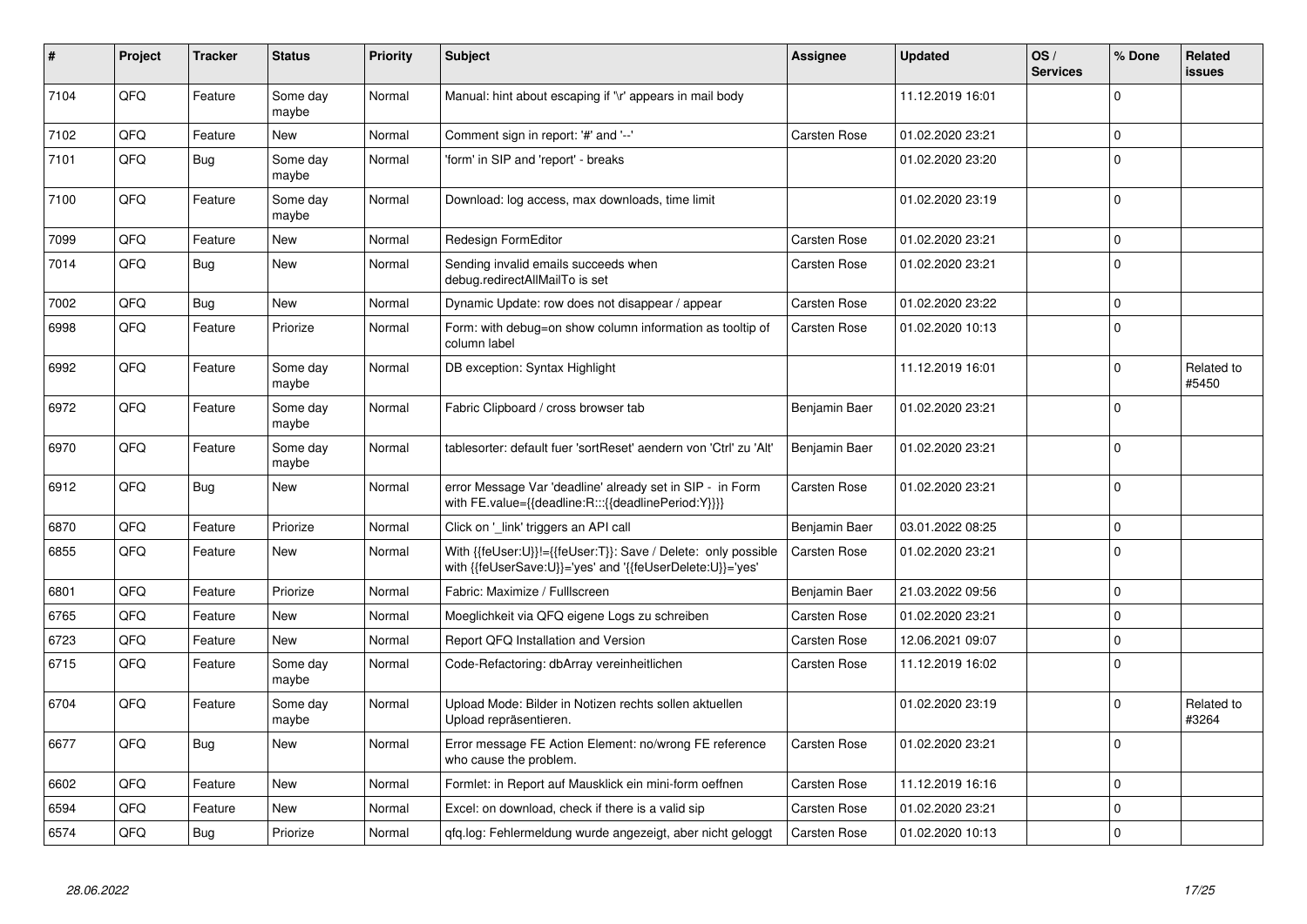| #    | Project | <b>Tracker</b> | <b>Status</b>     | <b>Priority</b> | <b>Subject</b>                                                                                        | <b>Assignee</b> | <b>Updated</b>   | OS/<br><b>Services</b> | % Done      | Related<br><b>issues</b>                    |
|------|---------|----------------|-------------------|-----------------|-------------------------------------------------------------------------------------------------------|-----------------|------------------|------------------------|-------------|---------------------------------------------|
| 6566 | QFQ     | Bug            | Priorize          | Normal          | Link Function 'delete': provided parameter missing on page<br>reload                                  | Benjamin Baer   | 03.01.2022 08:08 |                        | $\mathbf 0$ |                                             |
| 6515 | QFQ     | Feature        | Some day<br>maybe | Normal          | Formular: Felder dynamisch ein/ausblenden                                                             |                 | 11.12.2019 16:02 |                        | $\mathbf 0$ |                                             |
| 6483 | QFQ     | <b>Bug</b>     | New               | Normal          | R Store funktioniert nicht bei 'Report Notation' im FE                                                | Carsten Rose    | 01.02.2020 23:21 |                        | $\mathbf 0$ |                                             |
| 6462 | QFQ     | Bug            | New               | Normal          | File Upload: Nutzlose Fehlermeldung wenn Datei zu gross                                               | Carsten Rose    | 01.02.2020 23:21 |                        | $\pmb{0}$   | Related to<br>#6139                         |
| 6437 | QFQ     | Feature        | New               | Normal          | Neuer Mode Button bei FormElementen                                                                   | Carsten Rose    | 01.02.2020 23:21 |                        | $\mathbf 0$ | Related to<br>#9668,<br>Blocked by<br>#9678 |
| 6299 | QFQ     | Feature        | Some day<br>maybe | Normal          | Attack detection: log table with invalid SIP access                                                   |                 | 11.12.2019 16:02 |                        | $\mathbf 0$ | Related to<br>#3947                         |
| 6292 | QFQ     | Feature        | New               | Normal          | Download: File speichern mit Hash aber original Filename in<br>der Datenbank vermerken fuer Downloads | Carsten Rose    | 01.02.2020 23:21 |                        | $\mathbf 0$ |                                             |
| 6289 | QFQ     | Feature        | <b>New</b>        | Normal          | Form: Log                                                                                             | Carsten Rose    | 01.02.2020 23:21 |                        | $\mathsf 0$ |                                             |
| 6288 | QFQ     | Feature        | Some day<br>maybe | Normal          | Best Practice: Erklaeren wie man ein Formular ganz in<br>'weiss' erstellen kann                       |                 | 11.12.2019 16:02 |                        | $\mathbf 0$ |                                             |
| 6261 | QFQ     | Feature        | New               | Normal          | <b>Persistent SIP</b>                                                                                 | Carsten Rose    | 12.06.2021 09:07 |                        | $\mathbf 0$ | Related to<br>#10819                        |
| 6250 | QFQ     | Feature        | In Progress       | Normal          | Enhance layout: a) Subrecord, b) Subrecord-Title                                                      | Carsten Rose    | 01.02.2020 23:22 |                        | $\mathbf 0$ | Related to<br>#5391                         |
| 6224 | QFQ     | Feature        | Priorize          | Normal          | Dynamic update: fade in/out fields                                                                    | Benjamin Baer   | 21.03.2022 09:50 |                        | $\mathbf 0$ |                                             |
| 6140 | QFQ     | Bug            | Priorize          | Normal          | QFQ DnD Sort: Locked fields                                                                           | Benjamin Baer   | 21.03.2022 09:56 |                        | $\mathbf 0$ |                                             |
| 6116 | QFQ     | <b>Bug</b>     | Priorize          | High            | value of checkbox not saved                                                                           | Carsten Rose    | 07.12.2021 17:19 |                        | $\mathbf 0$ |                                             |
| 6084 | QFQ     | Feature        | Some day<br>maybe | Normal          | New escape type: 'D' - convert date                                                                   |                 | 01.02.2020 23:19 |                        | $\mathbf 0$ |                                             |
| 6083 | QFQ     | Feature        | Some day<br>maybe | Normal          | Dynamic Update: Value Check via SQL                                                                   |                 | 11.12.2019 16:02 |                        | $\mathbf 0$ |                                             |
| 5991 | QFQ     | Bug            | Some day<br>maybe | Normal          | URLs with ' ' or long parameter are problematic                                                       | Carsten Rose    | 01.02.2020 23:19 |                        | $\mathbf 0$ |                                             |
| 5983 | QFQ     | Feature        | Some day<br>maybe | Normal          | Form Submit (save & update): normalize date/-time FE                                                  | Carsten Rose    | 01.02.2020 23:19 |                        | $\mathbf 0$ |                                             |
| 5942 | QFQ     | Feature        | Priorize          | Normal          | "L' and 'type': append to links, generate via '_link' by using 'u:' Carsten Rose                      |                 | 01.02.2020 10:13 |                        | $\mathsf 0$ |                                             |
| 5923 | QFO     | Feature        | Some day<br>maybe | Normal          | fillStoreSystemBySqlLate                                                                              |                 | 01.02.2020 23:19 |                        | $\mathbf 0$ |                                             |
| 5895 | QFO     | Feature        | Some day<br>maybe | Normal          | Tutorial: List of all QFQ Features                                                                    |                 | 01.02.2020 23:19 |                        | $\mathsf 0$ |                                             |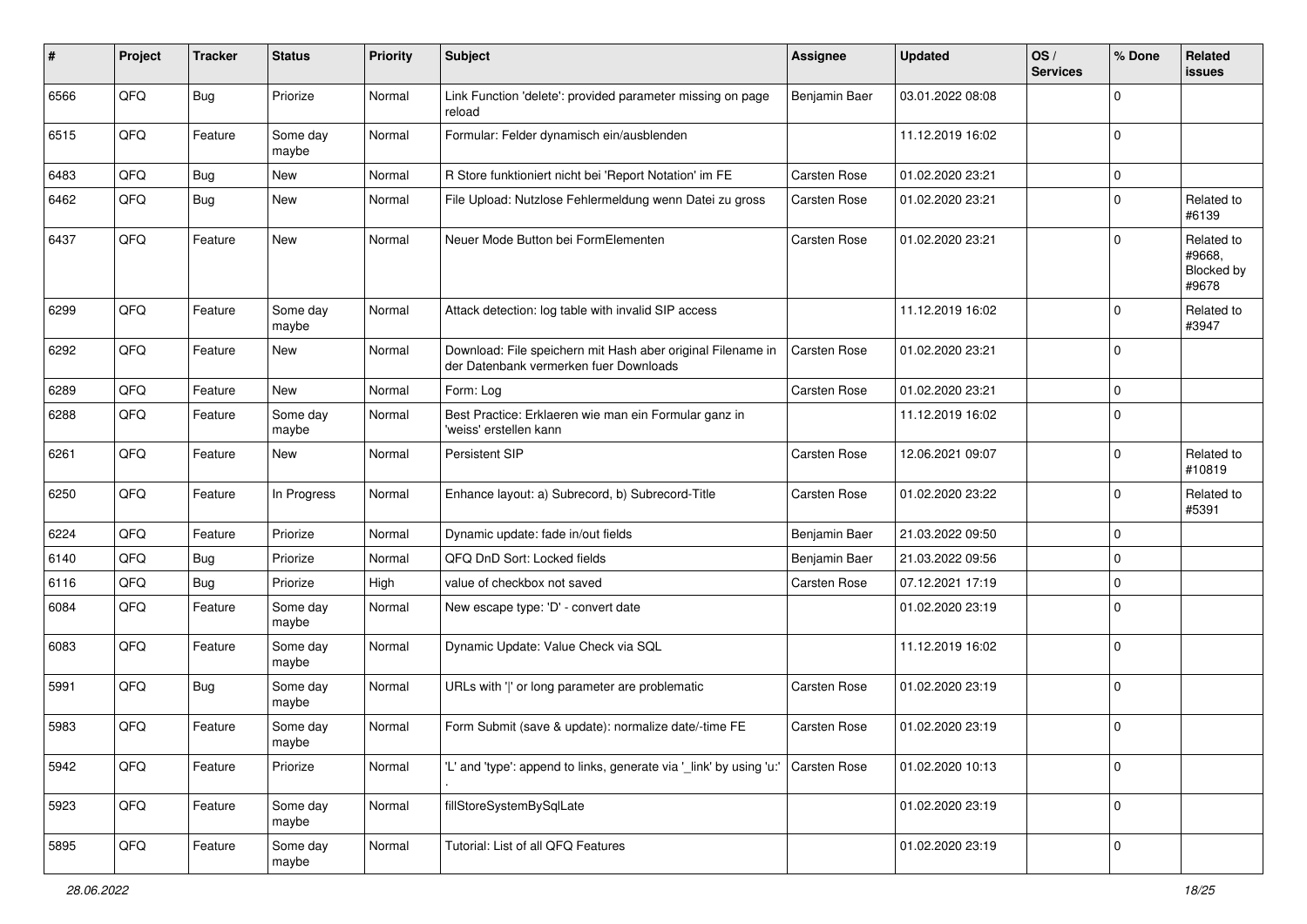| #    | Project | <b>Tracker</b> | <b>Status</b>     | <b>Priority</b> | <b>Subject</b>                                                                    | <b>Assignee</b> | <b>Updated</b>   | OS/<br><b>Services</b> | % Done      | Related<br><b>issues</b>                    |
|------|---------|----------------|-------------------|-----------------|-----------------------------------------------------------------------------------|-----------------|------------------|------------------------|-------------|---------------------------------------------|
| 5894 | QFQ     | Feature        | Feedback          | Normal          | Typeahead in Report: show/hide rows dynamically                                   | Carsten Rose    | 18.02.2022 08:50 |                        | O           | Related to<br>#5893.<br>Related to<br>#5885 |
| 5893 | QFQ     | Feature        | Some day<br>maybe | Normal          | Edit on double-click                                                              |                 | 01.02.2020 23:19 |                        | $\Omega$    | Related to<br>#5894                         |
| 5892 | QFQ     | Feature        | Some day<br>maybe | Normal          | QFQ should use T3 API to manipulate FE GROUP<br>membership                        |                 | 01.02.2020 23:20 |                        | $\Omega$    |                                             |
| 5877 | QFQ     | Bug            | Some day<br>maybe | Normal          | FE.type=note:bsColumn strange behaviour                                           |                 | 01.02.2020 23:19 |                        | $\mathbf 0$ |                                             |
| 5852 | QFQ     | Feature        | Some day<br>maybe | Normal          | Logging: mail.log / sql.log - im FE anzeigen und via AJAX<br>aktualisieren        | Carsten Rose    | 01.02.2020 23:19 |                        | $\Omega$    | Related to<br>#5885                         |
| 5851 | QFQ     | Feature        | Some day<br>maybe | Normal          | Queue System implementieren: MQTT, RabbitMQ                                       |                 | 01.02.2020 23:20 |                        | 0           | Related to<br>#5715                         |
| 5850 | QFQ     | Feature        | Some day<br>maybe | Normal          | Deployment: In QFQ Doc best practice fuer zeitgemaesses<br>Deployment beschreiben |                 | 01.02.2020 23:20 |                        | $\Omega$    |                                             |
| 5805 | QFQ     | Feature        | Some day<br>maybe | Normal          | TypeAHead SQL value instead of key stored                                         |                 | 01.02.2020 23:19 |                        | $\Omega$    | Related to<br>#5444                         |
| 5783 | QFQ     | Feature        | Some day<br>maybe | Normal          | <b>BPMN View/Edit</b>                                                             |                 | 11.12.2019 16:02 |                        | $\Omega$    |                                             |
| 5782 | QFQ     | Feature        | New               | Normal          | NextCloud API                                                                     | Carsten Rose    | 01.02.2020 10:02 |                        | $\mathbf 0$ |                                             |
| 5768 | QFQ     | Bug            | Some day<br>maybe | Normal          | '{{pageLanguage:T}}' missing if QFQ is called via api                             | Carsten Rose    | 01.02.2020 23:19 |                        | $\Omega$    |                                             |
| 5715 | QFQ     | Feature        | New               | High            | PDF Caching                                                                       | Carsten Rose    | 03.05.2021 21:14 |                        | $\Omega$    | Related to<br>#5851,<br>Related to<br>#6357 |
| 5706 | QFQ     | Bug            | Some day<br>maybe | Normal          | upload: fileDestination needs to be sanatized                                     | Carsten Rose    | 01.02.2020 23:19 |                        | l 0         |                                             |
| 5695 | QFQ     | Feature        | In Progress       | Normal          | Multiform                                                                         | Carsten Rose    | 02.01.2021 18:38 |                        | $\mathbf 0$ |                                             |
| 5665 | QFQ     | Feature        | Some day<br>maybe | Normal          | Versuch das '{{!' nicht mehr noetig ist.                                          | Carsten Rose    | 01.02.2020 23:20 |                        | $\Omega$    | Related to<br>#7432,<br>Related to<br>#7434 |
| 5579 | QFG     | Feature        | Some day<br>maybe | Normal          | Enhance Doc / Presentation: variable type 'link column type'                      | Carsten Rose    | 01.02.2020 23:19 |                        | 0           |                                             |
| 5576 | QFO     | <b>Bug</b>     | New               | Normal          | Using MySQL 'DROP' requires privilege - wich is not really<br>necessary.          | Carsten Rose    | 01.02.2020 23:21 |                        | 0           |                                             |
| 5562 | QFQ     | Feature        | Priorize          | Normal          | Drag'n'Drop fuer Uploads                                                          | Benjamin Baer   | 21.03.2022 09:52 |                        | 0           | Related to<br>#9706                         |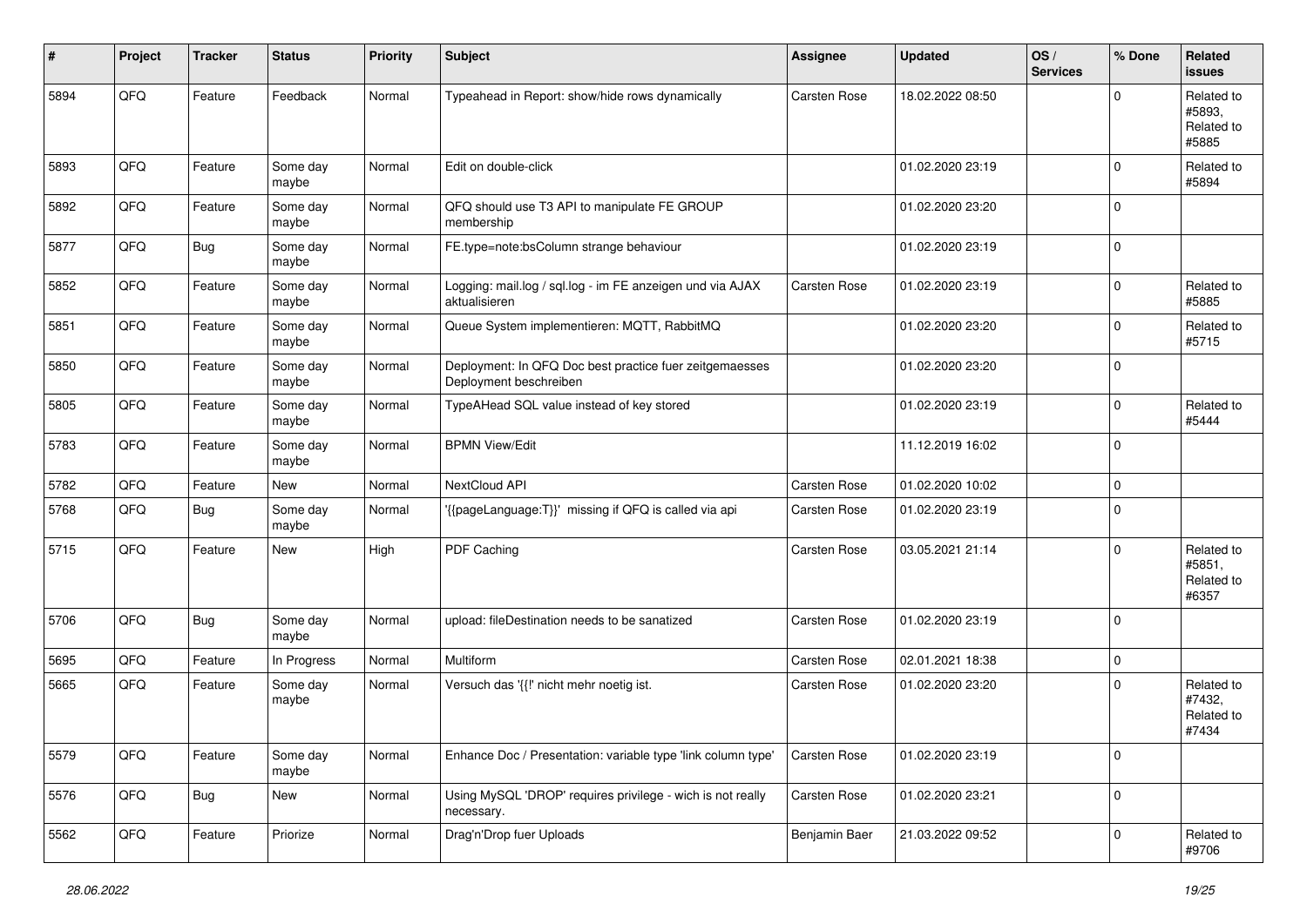| #    | Project | <b>Tracker</b> | <b>Status</b>     | <b>Priority</b> | <b>Subject</b>                                                                                                       | <b>Assignee</b>     | <b>Updated</b>   | OS/<br><b>Services</b> | % Done      | Related<br>issues                           |
|------|---------|----------------|-------------------|-----------------|----------------------------------------------------------------------------------------------------------------------|---------------------|------------------|------------------------|-------------|---------------------------------------------|
| 5559 | QFQ     | Bug            | New               | Normal          | FE.type = Upload: 'accept' might contain variables                                                                   | Carsten Rose        | 11.05.2020 21:23 |                        | $\Omega$    |                                             |
| 5557 | QFQ     | <b>Bug</b>     | Some day<br>maybe | Normal          | Form load: STORE_RECORD filled, but should be empty                                                                  | Carsten Rose        | 01.02.2020 23:19 |                        | $\Omega$    |                                             |
| 5548 | QFQ     | Feature        | Some day<br>maybe | Normal          | 801 Textfiles/Scriptfiles als Thumbnail                                                                              | Carsten Rose        | 07.03.2022 16:26 |                        | $\mathbf 0$ |                                             |
| 5480 | QFQ     | Feature        | Some day<br>maybe | Normal          | QFQ: Dokumentation mit Screenshots versehen                                                                          | Carsten Rose        | 01.02.2020 23:20 |                        | $\mathbf 0$ | Related to<br>#9879                         |
| 5459 | QFQ     | Bug            | New               | High            | Multi DB: spread system tables between 'QFQ' and 'Data'-DB                                                           | <b>Carsten Rose</b> | 03.05.2021 21:14 |                        | $\Omega$    | Related to<br>#4720                         |
| 5455 | QFQ     | Feature        | Some day<br>maybe | Normal          | Mail Redirects grld abhaengig                                                                                        |                     | 01.02.2020 23:20 |                        | $\Omega$    |                                             |
| 5452 | QFQ     | Feature        | Some day<br>maybe | Normal          | Thumbnails from PDF: bad quality                                                                                     |                     | 01.02.2020 23:20 |                        | 0           |                                             |
| 5428 | QFQ     | Feature        | Some day<br>maybe | Normal          | secure thumbnail: late render on access.                                                                             | Carsten Rose        | 01.02.2020 23:20 |                        | $\mathbf 0$ |                                             |
| 5389 | QFQ     | Feature        | Some day<br>maybe | Normal          | QFQ Design: Multline label / note                                                                                    | Benjamin Baer       | 01.02.2020 23:19 |                        | $\Omega$    |                                             |
| 5366 | QFQ     | Feature        | Priorize          | Normal          | Saving with keyboard shortcuts                                                                                       | Benjamin Baer       | 21.03.2022 09:47 |                        | $\mathbf 0$ |                                             |
| 5345 | QFQ     | Feature        | <b>New</b>        | Normal          | Report: UPDATE / INSERT / DELETE statements should<br>trigger subqueries, depending on the result.                   | Carsten Rose        | 27.05.2020 16:11 |                        | $\Omega$    |                                             |
| 5342 | QFQ     | Feature        | Some day<br>maybe | Normal          | link - with HTML Attributes                                                                                          |                     | 01.02.2020 23:20 |                        | $\mathbf 0$ | Related to<br>#14077                        |
| 5305 | QFQ     | Bug            | New               | Normal          | Upload FormElement: nicht disabled by readonly Form                                                                  | Carsten Rose        | 16.06.2021 13:43 |                        | $\Omega$    | Related to<br>#9347,<br>Related to<br>#9834 |
| 5221 | QFQ     | <b>Bug</b>     | New               | High            | Download Dialog: Bleibt stehen in FF wenn Datei<br>automatisch gespeichert wird.                                     | Carsten Rose        | 03.05.2021 21:14 |                        | $\Omega$    |                                             |
| 5160 | QFQ     | Feature        | Some day<br>maybe | Normal          | QFQ collaborative / together.js, ShareJS, y-js, collaborative,                                                       |                     | 11.12.2019 16:02 |                        | $\mathbf 0$ |                                             |
| 5132 | QFQ     | Feature        | Some day<br>maybe | Normal          | Error Message sendmail missing attachment: more details                                                              | Carsten Rose        | 01.02.2020 23:19 |                        | l 0         |                                             |
| 5131 | QFQ     | Feature        | <b>New</b>        | Normal          | Activate Spin Gear ('wait/busy' indicator) via LINK attribute                                                        | Carsten Rose        | 01.02.2020 23:21 |                        | $\Omega$    |                                             |
| 5129 | QFQ     | Feature        | Some day<br>maybe | Normal          | Reports: SQL fuer x Achse und y Achse                                                                                |                     | 11.12.2019 16:02 |                        | 0           |                                             |
| 5024 | QFQ     | Feature        | Some day<br>maybe | Normal          | Fabric: Generate PDF with edits                                                                                      | Benjamin Baer       | 01.02.2020 23:20 |                        | $\mathbf 0$ | Related to<br>#10704                        |
| 5021 | QFQ     | Bug            | Some day<br>maybe | Normal          | FE.typ=extra - during save displays error 'datum2' already<br>filled in STORE_SIP - the value is stored nevertheless | Carsten Rose        | 01.02.2020 23:19 |                        | 0           | Related to<br>#3875                         |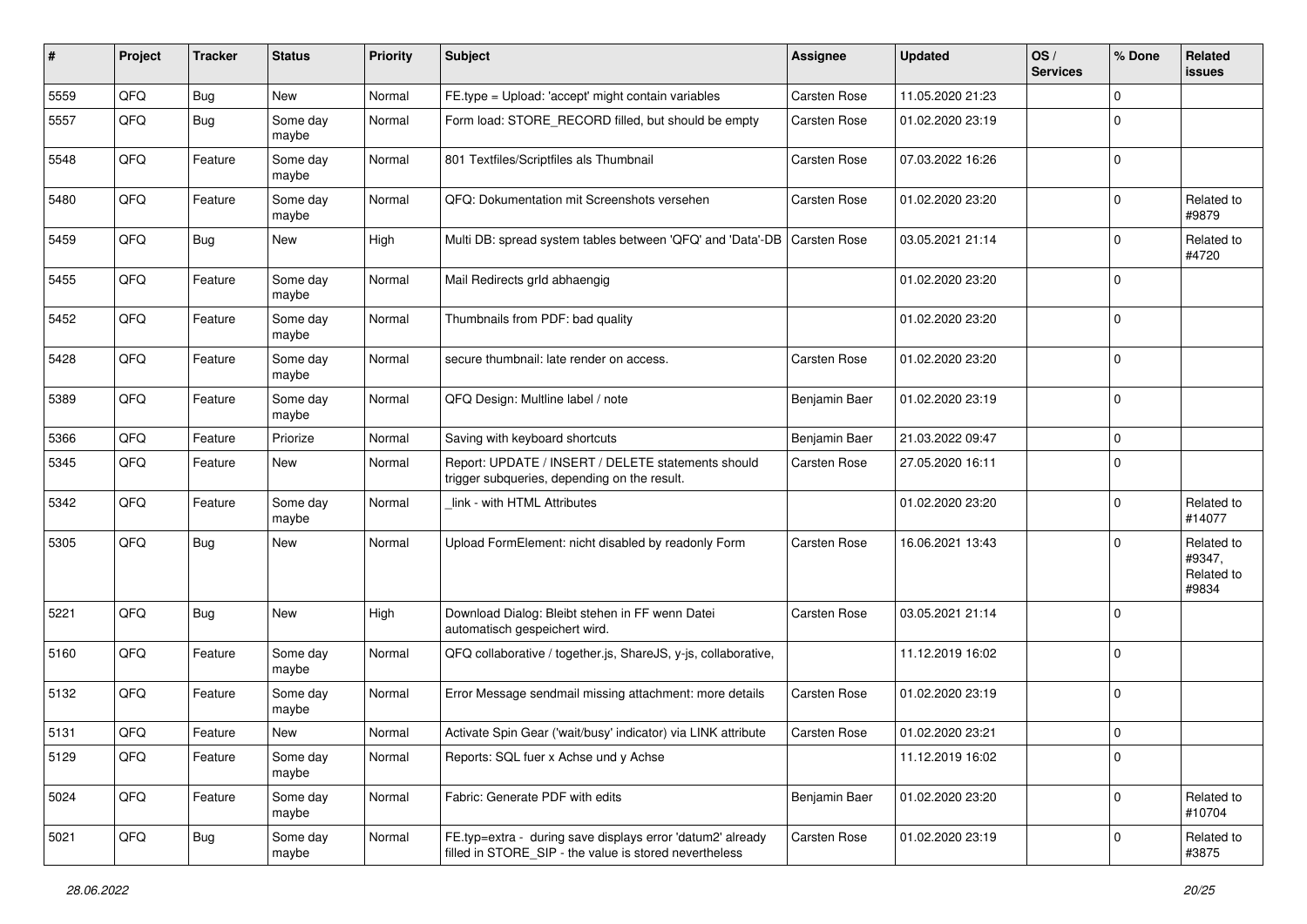| #    | Project | <b>Tracker</b> | <b>Status</b>     | <b>Priority</b> | <b>Subject</b>                                                                                                                                                | <b>Assignee</b> | <b>Updated</b>   | OS/<br><b>Services</b> | % Done      | Related<br>issues                              |
|------|---------|----------------|-------------------|-----------------|---------------------------------------------------------------------------------------------------------------------------------------------------------------|-----------------|------------------|------------------------|-------------|------------------------------------------------|
| 4974 | QFQ     | Feature        | Some day<br>maybe | Normal          | Long polling - inform all listening clients of changes                                                                                                        |                 | 11.12.2019 16:02 |                        | $\Omega$    |                                                |
| 4956 | QFQ     | Feature        | Some day<br>maybe | Normal          | Sendmail: Benutzerdefinierte Headers                                                                                                                          | Carsten Rose    | 11.12.2019 16:02 |                        | $\Omega$    |                                                |
| 4872 | QFQ     | Feature        | Some day<br>maybe | Normal          | Fields of Typo3 page available in STORE_TYPO3                                                                                                                 | Carsten Rose    | 01.02.2020 23:19 |                        | $\Omega$    |                                                |
| 4869 | QFQ     | Feature        | Some day<br>maybe | Normal          | Dynamic Update (show, hide, readonly?, required?) for<br><b>Template Group Elements</b>                                                                       | Carsten Rose    | 01.02.2020 23:19 |                        | 0           | Related to<br>#4865                            |
| 4839 | QFQ     | Feature        | Some day<br>maybe | Normal          | qfq-handle in <head> Abschnitt</head>                                                                                                                         | Carsten Rose    | 11.12.2019 16:02 |                        | $\Omega$    |                                                |
| 4816 | QFQ     | Feature        | Some day<br>maybe | Normal          | Templates for QFQ Reports (Tables, Radios, )                                                                                                                  |                 | 01.02.2020 23:20 |                        | $\Omega$    |                                                |
| 4771 | QFQ     | <b>Bug</b>     | Some day<br>maybe | Normal          | gfg: select-down-values empty after save (edit-form for<br>program administrators)                                                                            | Carsten Rose    | 01.02.2020 23:20 |                        | $\Omega$    | Related to<br>#4549, Has<br>duplicate<br>#4282 |
| 4757 | QFQ     | Feature        | Some day<br>maybe | Normal          | Test subrecord: download links ok? Links ok?                                                                                                                  | Carsten Rose    | 01.02.2020 23:20 |                        | $\Omega$    |                                                |
| 4756 | QFQ     | <b>Bug</b>     | New               | Normal          | Form dirty even nothing changes                                                                                                                               | Carsten Rose    | 11.12.2019 16:16 |                        | $\Omega$    |                                                |
| 4719 | QFQ     | Feature        | Some day<br>maybe | Normal          | Custom Message in Client in case of 'Browser tab close,<br>modification will be lost'                                                                         |                 | 01.02.2020 23:20 |                        | $\Omega$    |                                                |
| 4659 | QFQ     | Bug            | Some day<br>maybe | Normal          | infoButtonExtra                                                                                                                                               | Carsten Rose    | 01.02.2020 23:20 |                        | $\Omega$    |                                                |
| 4652 | QFQ     | Feature        | Some day<br>maybe | Normal          | UZH CD: Weiterleitung auf benutzerdefinierte 403/404 Seite                                                                                                    | Carsten Rose    | 01.02.2020 23:20 |                        | $\Omega$    |                                                |
| 4651 | QFQ     | Bug            | Some day<br>maybe | Normal          | "Loading document" Modal wird angezeigt bei uzhcd type=2<br>Ansicht                                                                                           | Carsten Rose    | 01.02.2020 23:20 |                        | $\Omega$    |                                                |
| 4650 | QFQ     | Feature        | Some day<br>maybe | Normal          | Convert html to doc/rtf                                                                                                                                       | Carsten Rose    | 01.02.2020 23:20 |                        | $\Omega$    | Related to<br>#10704                           |
| 4640 | QFQ     | Feature        | Some day<br>maybe | Normal          | Rename System Forms                                                                                                                                           |                 | 01.02.2020 23:20 |                        | $\Omega$    |                                                |
| 4627 | QFQ     | Feature        | Some day<br>maybe | Normal          | dbupdate: all tables - check 'create', 'modified' if it is possible<br>to change to default 'CURRENT_TIMESTAMP' and modified<br>'ON UPDATE CURRENT_TIMESTAMP' |                 | 01.02.2020 23:20 |                        | $\mathbf 0$ |                                                |
| 4626 | QFQ     | Feature        | Some day<br>maybe | Normal          | Mobile View: 'classBody=qfq-form-right' makes no sense                                                                                                        |                 | 01.02.2020 23:20 |                        | $\mathbf 0$ |                                                |
| 4606 | QFQ     | Feature        | Some day<br>maybe | Normal          | link: qualifier to render bootstrap button                                                                                                                    | Carsten Rose    | 01.02.2020 23:19 |                        | 0           |                                                |
| 4583 | QFQ     | Bug            | Some day<br>maybe | Normal          | Dynamic Update bei TypeAhead Feldern                                                                                                                          | Carsten Rose    | 01.02.2020 23:19 |                        | 0           |                                                |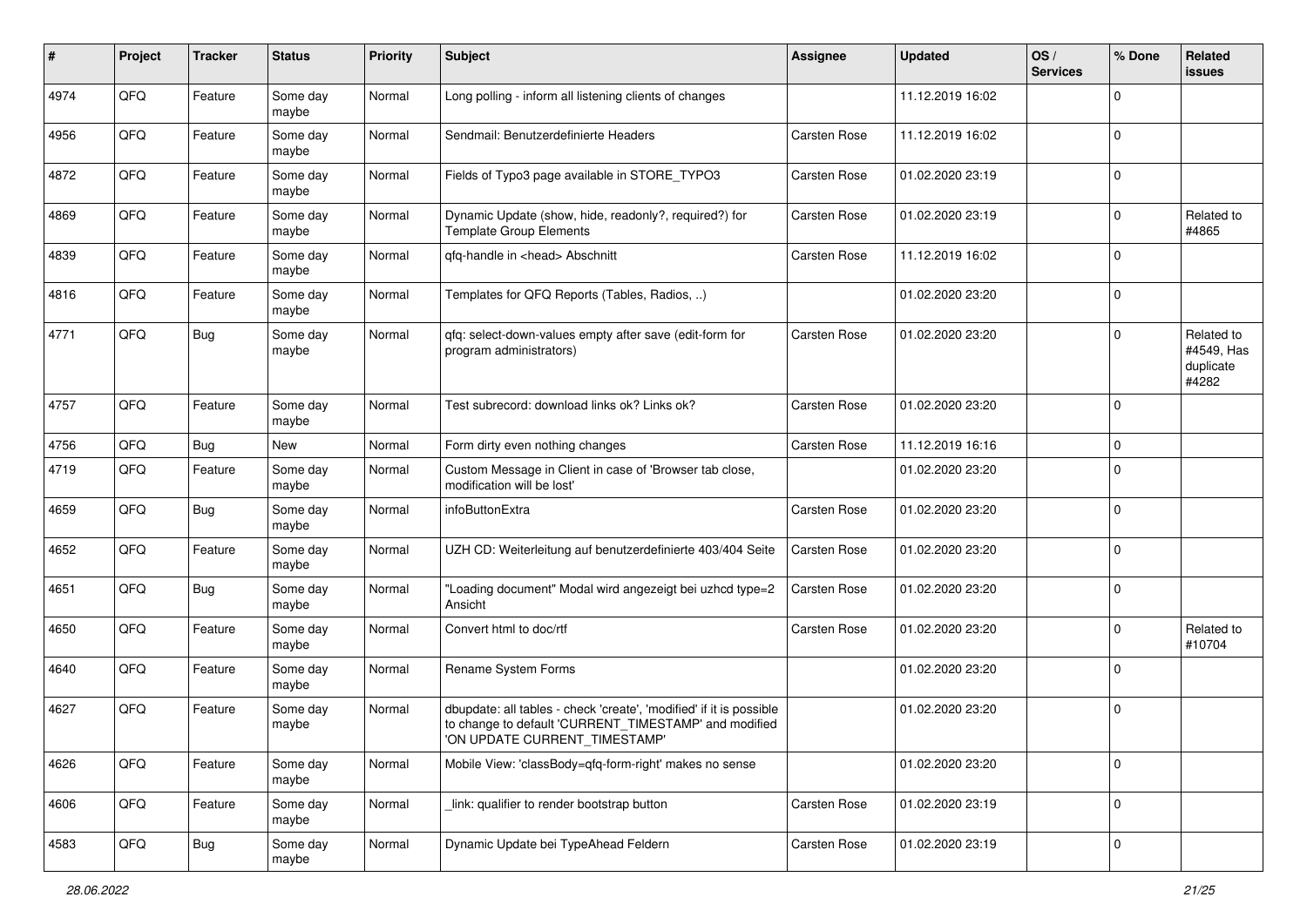| ∦    | Project | <b>Tracker</b> | <b>Status</b>     | <b>Priority</b> | <b>Subject</b>                                                                                         | <b>Assignee</b> | <b>Updated</b>   | OS/<br><b>Services</b> | % Done         | Related<br><b>issues</b>                    |
|------|---------|----------------|-------------------|-----------------|--------------------------------------------------------------------------------------------------------|-----------------|------------------|------------------------|----------------|---------------------------------------------|
| 4551 | QFQ     | Feature        | Some day<br>maybe | Normal          | Set 'pills' via dynamicUpdate to show/hide/disabled                                                    |                 | 01.02.2020 23:20 |                        | $\Omega$       | Related to<br>#3752                         |
| 4549 | QFQ     | Bug            | Some day<br>maybe | Normal          | TemplateGroups: FE.type SELECT loose selected value<br>after save                                      | Carsten Rose    | 01.02.2020 23:20 |                        | $\Omega$       | Related to<br>#4548,<br>Related to<br>#4771 |
| 4546 | QFQ     | Bug            | Some day<br>maybe | Normal          | NH: SIP storage is destroyed                                                                           |                 | 01.02.2020 23:20 |                        | $\Omega$       |                                             |
| 4536 | QFQ     | Feature        | Some day<br>maybe | Normal          | FE upload: problem with delete if mutliple uploads an<br>FE.name="                                     |                 | 01.02.2020 23:20 |                        | $\Omega$       |                                             |
| 4528 | QFQ     | Bug            | Some day<br>maybe | Normal          | extraButtonLock mit SQLAhead Bug                                                                       | Carsten Rose    | 01.02.2020 23:19 |                        | $\Omega$       |                                             |
| 4457 | QFQ     | <b>Bug</b>     | Priorize          | Normal          | typeahead: pressing return to select an item, saves the form<br>and closes the form.                   | Benjamin Baer   | 03.01.2022 08:01 |                        | $\Omega$       | Related to<br>#4398                         |
| 4454 | QFQ     | Bug            | Some day<br>maybe | Normal          | Required Elements: multiple elements in a row - whole row<br>marked if only one input is empty.        | Benjamin Baer   | 01.02.2020 23:20 |                        | $\Omega$       |                                             |
| 4446 | QFQ     | Feature        | Some day<br>maybe | Normal          | New FE get same feldContainerId as last modifed FE                                                     |                 | 01.02.2020 23:20 |                        | $\Omega$       |                                             |
| 4445 | QFQ     | Feature        | Some day<br>maybe | Normal          | template group: Option to simulate fieldset                                                            |                 | 28.06.2021 14:11 |                        | $\Omega$       |                                             |
| 4444 | QFQ     | Feature        | Some day<br>maybe | Normal          | FE.type=upload: detect mime type                                                                       |                 | 11.12.2019 16:02 |                        | $\Omega$       | Related to<br>#4303                         |
| 4443 | QFQ     | Feature        | Some day<br>maybe | Normal          | Form: multiple secondary tables                                                                        |                 | 01.02.2020 23:20 |                        | $\Omega$       |                                             |
| 4442 | QFQ     | Feature        | Some day<br>maybe | Normal          | Special Column Name: link - new symbol G (Glyph) to<br>choose any available symbol                     |                 | 11.12.2019 16:02 |                        | $\Omega$       |                                             |
| 4441 | QFQ     | <b>Bug</b>     | Some day<br>maybe | Normal          | \$_SERVER Vars sollten nur aus dem Store genommen<br>werden - Code entsprechend anpassen.              |                 | 11.12.2019 16:02 |                        | $\Omega$       |                                             |
| 4440 | QFQ     | Feature        | Some day<br>maybe | Normal          | Manual.rst: explain how to. expand PHP Session to 4h                                                   |                 | 11.12.2019 16:02 |                        | $\mathbf 0$    |                                             |
| 4439 | QFQ     | Feature        | Some day<br>maybe | Normal          | Log: report all actions fired by an FE Element, incl. the<br>original directive (slaveld, sqllnsert, ) |                 | 01.02.2020 23:20 |                        | $\Omega$       | Related to<br>#4432,<br>Related to<br>#5458 |
| 4435 | QFQ     | Feature        | Some day<br>maybe | Normal          | Report: striptags - specify allowed tags                                                               |                 | 01.02.2020 23:20 |                        | $\overline{0}$ |                                             |
| 4433 | QFQ     | Feature        | Some day<br>maybe | Normal          | Log when SIP will be destroyed by QFQ for any (security)<br>reason                                     |                 | 01.02.2020 23:20 |                        | $\Omega$       | Related to<br>#4432,<br>Related to<br>#5458 |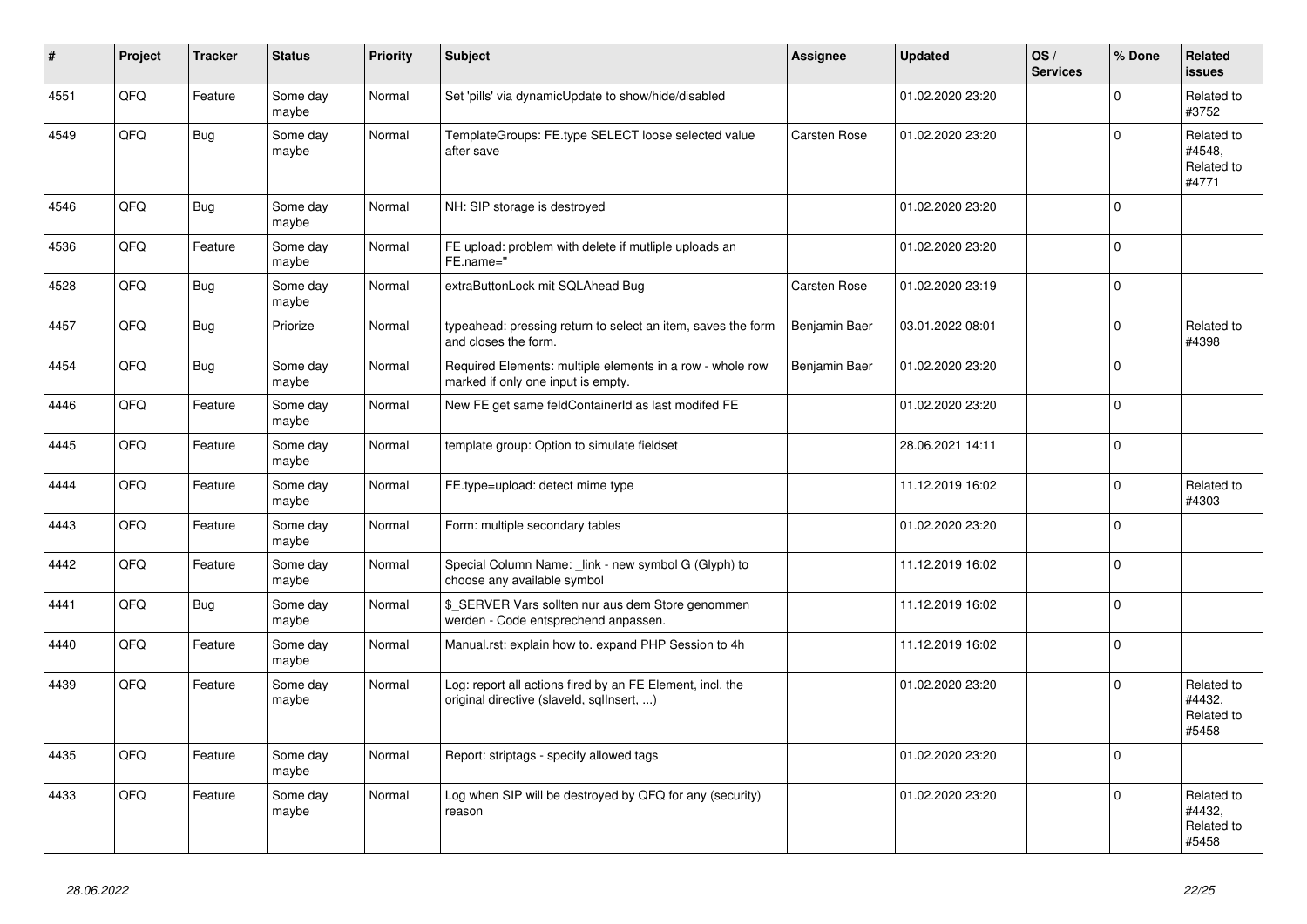| ∦    | Project | <b>Tracker</b> | <b>Status</b>     | <b>Priority</b> | <b>Subject</b>                                                                                                                                           | <b>Assignee</b>     | <b>Updated</b>   | OS/<br><b>Services</b> | % Done      | Related<br><b>issues</b>                    |
|------|---------|----------------|-------------------|-----------------|----------------------------------------------------------------------------------------------------------------------------------------------------------|---------------------|------------------|------------------------|-------------|---------------------------------------------|
| 4420 | QFQ     | Feature        | Some day<br>maybe | Normal          | Client: Local Storage - store the changes of a form, local in<br>the browser.                                                                            | Benjamin Baer       | 11.12.2019 16:02 |                        | $\Omega$    |                                             |
| 4413 | QFQ     | Feature        | <b>New</b>        | Normal          | fieldset: show/hidden, modeSql, dynamicUpdate                                                                                                            | Carsten Rose        | 09.02.2022 15:19 |                        | $\mathbf 0$ |                                             |
| 4398 | QFQ     | <b>Bug</b>     | Some day<br>maybe | Normal          | Typeahead: mouse click in a prefilled input opens a single<br>item dropdown with the current value - click on it seems to<br>set the value, not the key. | Benjamin Baer       | 01.02.2020 23:20 |                        | $\mathbf 0$ | Related to<br>#4457                         |
| 4365 | QFQ     | Feature        | Some day<br>maybe | Normal          | Multi Language: new way of config                                                                                                                        | Carsten Rose        | 01.02.2020 23:20 |                        | $\Omega$    |                                             |
| 4349 | QFQ     | Feature        | Some day<br>maybe | Normal          | link download: downloaded external URL to<br>deliver/concatenate - check mimetipe and handle it correctly                                                | Carsten Rose        | 11.12.2019 16:02 |                        | $\mathbf 0$ |                                             |
| 4343 | QFQ     | Feature        | Some day<br>maybe | Normal          | Link: Classifier to add 'attributes'                                                                                                                     | Carsten Rose        | 01.02.2020 23:20 |                        | $\Omega$    | Related to<br>#14077                        |
| 4330 | QFQ     | Feature        | Some day<br>maybe | Normal          | Error Message: report missing {{ / }} in sqlUpdate, sqlInsert,<br>sqlDelete, sqlAfter, sqlBefore in FE action elements.                                  | Carsten Rose        | 01.02.2020 23:20 |                        | $\Omega$    |                                             |
| 4328 | QFQ     | Bug            | Some day<br>maybe | Normal          | Error Message: Show FE name/number on problems in FE                                                                                                     | Carsten Rose        | 01.02.2020 23:20 |                        | $\Omega$    |                                             |
| 4293 | QFQ     | Bug            | Some day<br>maybe | Normal          | Download broken if token 'd:' is missing - but no error<br>message                                                                                       | Carsten Rose        | 11.12.2019 16:03 |                        | $\Omega$    | Related to<br>#7514                         |
| 4279 | QFQ     | Bug            | Some day<br>maybe | High            | config.linkVars lost                                                                                                                                     | Carsten Rose        | 03.05.2021 21:14 |                        | $\Omega$    |                                             |
| 4259 | QFQ     | Feature        | Some day<br>maybe | Normal          | Instant trigger a cron job                                                                                                                               | Carsten Rose        | 11.12.2019 16:03 |                        | $\mathbf 0$ |                                             |
| 4258 | QFQ     | Feature        | Some day<br>maybe | High            | <b>System Defaults: Forms</b>                                                                                                                            | Carsten Rose        | 03.05.2021 21:14 |                        | $\Omega$    |                                             |
| 4250 | QFQ     | Feature        | <b>New</b>        | Normal          | AutoCron in QFQ via PHP                                                                                                                                  | Carsten Rose        | 01.02.2020 23:21 |                        | $\Omega$    | Related to<br>#3292,<br>Related to<br>#3291 |
| 4197 | QFQ     | Feature        | Some day<br>maybe | Normal          | Unit Test fuer JSON Stream von QuickFormQuery.php ><br>doForm()                                                                                          | <b>Carsten Rose</b> | 11.12.2019 16:03 |                        | $\mathbf 0$ |                                             |
| 4194 | QFQ     | Feature        | In Progress       | Normal          | Bootstrap 4 ist jetzt offiziel                                                                                                                           |                     | 03.05.2021 20:47 |                        | $\Omega$    | Related to<br>#10114                        |
| 4138 | QFQ     | <b>Bug</b>     | Some day<br>maybe | Normal          | _style fehlt                                                                                                                                             |                     | 11.12.2019 16:03 |                        | $\Omega$    |                                             |
| 4122 | QFQ     | Bug            | Some day<br>maybe | Normal          | file: Render Mode hat keinen Effekt                                                                                                                      |                     | 11.12.2019 16:03 |                        | $\Omega$    |                                             |
| 4092 | QFQ     | <b>Bug</b>     | Some day<br>maybe | Normal          | 1) Logging verbessern wann welches FE warum ausgefuehrt<br>wird, 2) Documentation: Best Practice Template Group                                          | Carsten Rose        | 01.02.2020 23:19 |                        | $\Omega$    | Related to<br>#3504                         |
| 4082 | QFQ     | Feature        | <b>New</b>        | Normal          | Dynamic Update: modeSql - useful default                                                                                                                 | Carsten Rose        | 01.02.2020 23:22 |                        | $\Omega$    |                                             |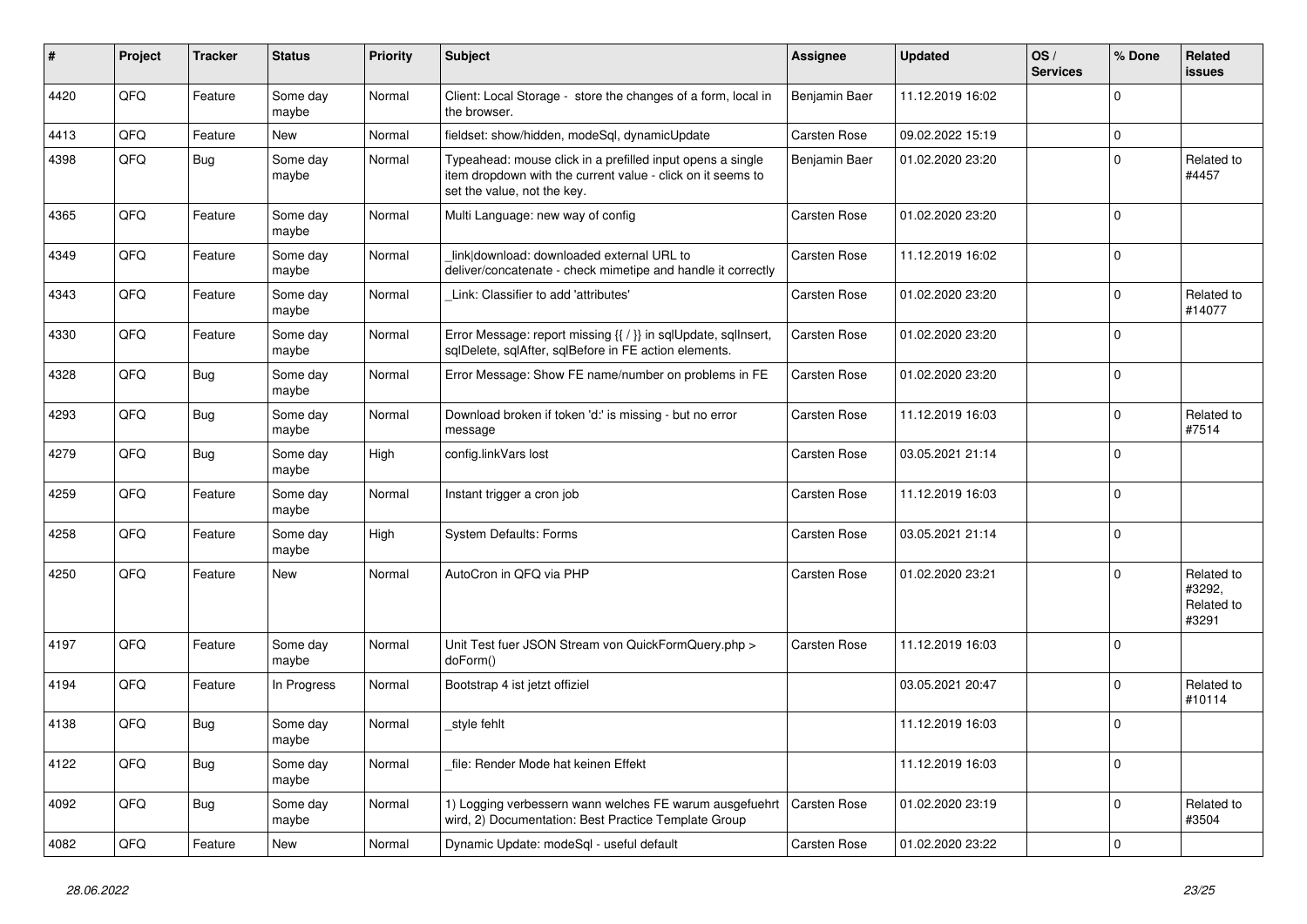| #    | Project    | <b>Tracker</b> | <b>Status</b>     | <b>Priority</b> | <b>Subject</b>                                                                                                                                           | <b>Assignee</b> | <b>Updated</b>   | OS/<br><b>Services</b> | % Done   | Related<br><b>issues</b>                    |
|------|------------|----------------|-------------------|-----------------|----------------------------------------------------------------------------------------------------------------------------------------------------------|-----------------|------------------|------------------------|----------|---------------------------------------------|
| 4050 | QFQ        | Feature        | <b>New</b>        | Normal          | sql.log: 1) FormElement ID which causes a specific action,<br>2) Result in the same row.                                                                 | Carsten Rose    | 15.04.2020 11:35 |                        | $\Omega$ | Related to<br>#5458                         |
| 4027 | QFQ        | Feature        | Some day<br>maybe | Normal          | Missing: orange 'check' / 'bullet'                                                                                                                       |                 | 11.12.2019 16:03 |                        | $\Omega$ |                                             |
| 4026 | QFQ        | Feature        | Some day<br>maybe | Normal          | sglLog.sgl: log number of FE.id                                                                                                                          | Carsten Rose    | 11.12.2019 16:03 |                        | $\Omega$ | Related to<br>#5458                         |
| 4023 | QFQ        | Feature        | New               | Normal          | prepared statements - FE action: salveld, sqllnsert,<br>sqlUpdate, sqlDelete, sqlBefore, sqlAfter                                                        | Carsten Rose    | 11.12.2019 16:15 |                        | $\Omega$ |                                             |
| 4018 | QFQ        | Feature        | Some day<br>maybe | Normal          | typeahead: solve problem with potential long query<br>parameter                                                                                          | Carsten Rose    | 11.12.2019 16:03 |                        | $\Omega$ |                                             |
| 4008 | QFQ        | <b>Bug</b>     | Some day<br>maybe | Normal          | FormElemen.type=sendmail: wrong 'TO' if 'real<br>name <rea@mail.to>' is used</rea@mail.to>                                                               | Carsten Rose    | 11.12.2019 16:03 |                        | $\Omega$ |                                             |
| 3991 | QFQ        | Feature        | Some day<br>maybe | Normal          | report: Columnname ' skipWrap' skips 'fbeg', 'fend'                                                                                                      | Carsten Rose    | 11.12.2019 16:03 |                        | $\Omega$ |                                             |
| 3990 | QFQ        | Feature        | Some day<br>maybe | High            | custom class definition: add space automatically                                                                                                         | Carsten Rose    | 03.05.2021 21:14 |                        | $\Omega$ |                                             |
| 3967 | QFQ        | Feature        | Some day<br>maybe | High            | Report: Checkbox, Radio, Dropdown, Input welches ohne<br>Submit funktioniert - 'Inline-Form'                                                             | Carsten Rose    | 03.05.2021 21:14 |                        | $\Omega$ |                                             |
| 3947 | QFQ        | Feature        | Some day<br>maybe | Normal          | Attack detectect: logout current user                                                                                                                    | Carsten Rose    | 11.12.2019 16:03 |                        | $\Omega$ | Related to<br>#5458.<br>Related to<br>#6299 |
| 3942 | QFQ        | Feature        | Some day<br>maybe | Normal          | Action Elemente: neu generierte IDs via FE weitergeben                                                                                                   | Carsten Rose    | 11.12.2019 16:03 |                        | $\Omega$ | Related to<br>#3941                         |
| 3941 | QFQ        | Feature        | Some day<br>maybe | Normal          | sqlAfter: es sollten mehrere moeglich sein                                                                                                               | Carsten Rose    | 11.12.2019 16:03 |                        | $\Omega$ | Related to<br>#3942                         |
| 3905 | QFQ        | Feature        | Some day<br>maybe | Normal          | Documentation: Best Practice anhand eines Online<br>Bewerbungstools                                                                                      | Carsten Rose    | 11.12.2019 16:03 |                        | $\Omega$ |                                             |
| 3900 | <b>OFO</b> | Feature        | Some day<br>maybe | Normal          | Extend documentation of 'Copy / Paste'                                                                                                                   | Carsten Rose    | 11.12.2019 16:03 |                        | $\Omega$ | Related to<br>#3899                         |
| 3895 | QFQ        | Bug            | Some day<br>maybe | Normal          | typeahead pedantic: on lehrkredit Idap webpass - if only one<br>person is in dropdown, such person can't be selected                                     | Carsten Rose    | 11.12.2019 16:03 |                        | $\Omega$ |                                             |
| 3882 | QFQ        | <b>Bug</b>     | Some day<br>maybe | Normal          | templateGroup: disable 'add' if limit is reached - funktioniert<br>nicht wenn bereits records existierten                                                | Carsten Rose    | 11.12.2019 16:03 |                        | $\Omega$ |                                             |
| 3880 | QFQ        | Feature        | Some day<br>maybe | Normal          | Form 'Form': anlegen einer Tabelle                                                                                                                       |                 | 14.01.2021 10:12 |                        | $\Omega$ |                                             |
| 3879 | QFQ        | Feature        | Some day<br>maybe | Normal          | Form 'FormElement': Beim Feld 'name' rechts in der Notiz<br>einen Link einblenden - a) aktuelle Definition anzeigen, b)<br>Spalte in der Tabelle anlegen |                 | 11.12.2019 16:03 |                        | $\Omega$ |                                             |